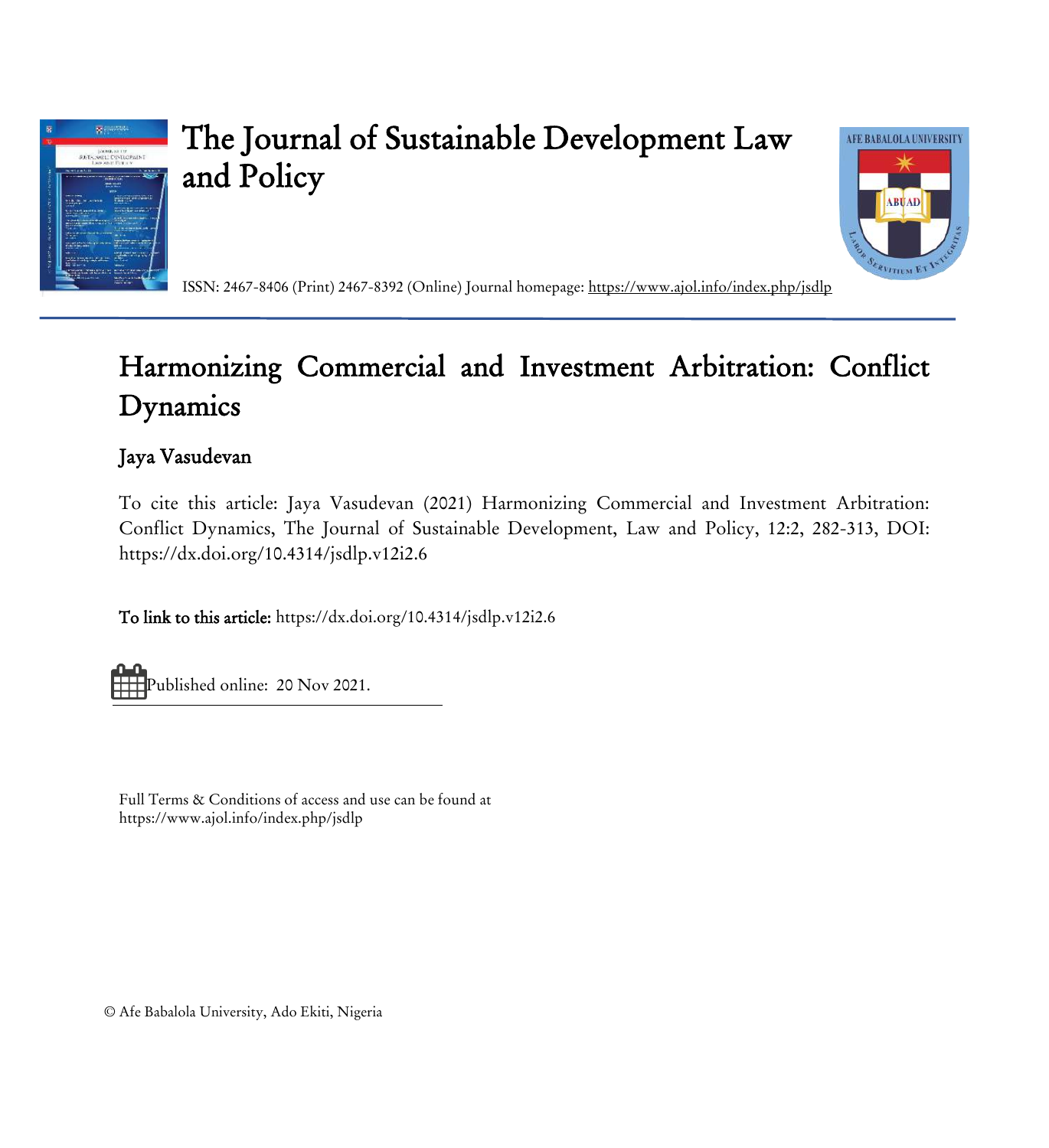

## Harmonizing Commercial and Investment Arbitration: Conflict Dynamics

Jaya Vasudevan, Humboldt Fellow (Heidelberg University), Associate Professor Centre for Postgraduate Legal Studies*,* TERI School of Advanced Studies, New Delhi-110070. Email: Jaya.vasudevan@terisas.ac.in

(Received 17 January 2021; *fi*nal version received 10 July 2021)

This article provides an independent analysis of the scope and extent of arbitration under investment agreements, and the implications of the possible convergence in the process of harmonization of international commercial arbitration law.

The successful settlement of any dispute depends on the compatibility of the nature of the dispute with the technique to which it is submitted for resolution. In the last decade, there was a constant increase in the number of disputes that were subjected to arbitration and a major chunk of those disputes covered a comparatively new but known area called international investment law. With economic globalization allowing the free flow of foreign direct investment (FDI) in and out of a country, the existing regulatory framework in international law to standardize investment liberalization is often seen as ineffective, hence the consequent disputes. Here, arbitration offers a suitable framework for the amicable settlement of commercial disputes covering investment agreements with the assistance of bilateral or multilateral agreements between the states. Preferential trade agreements pertaining to investment often contain an arbitration clause for the settlement of future disputes between parties. At this juncture, one may find that there exists a fundamental dilemma in ascertaining the true nature of investment arbitration and how it is different from commercial arbitration. For example, the protection being offered to human rights under the purview of investment arbitration may generate doubts in the minds of investment arbitrators. In commercial arbitration, divergences in a pluralistic order become particularly relevant whereas the diverse legal cultures supported by individual constitutional frameworks have a direct impact on investment arbitration due to their practical application. The article also discusses the need for harmonized rules governing arbitration procedures while maintaining the functional dissimilarities between commercial and investment arbitration.

Keywords: Investment; Arbitration; ADR;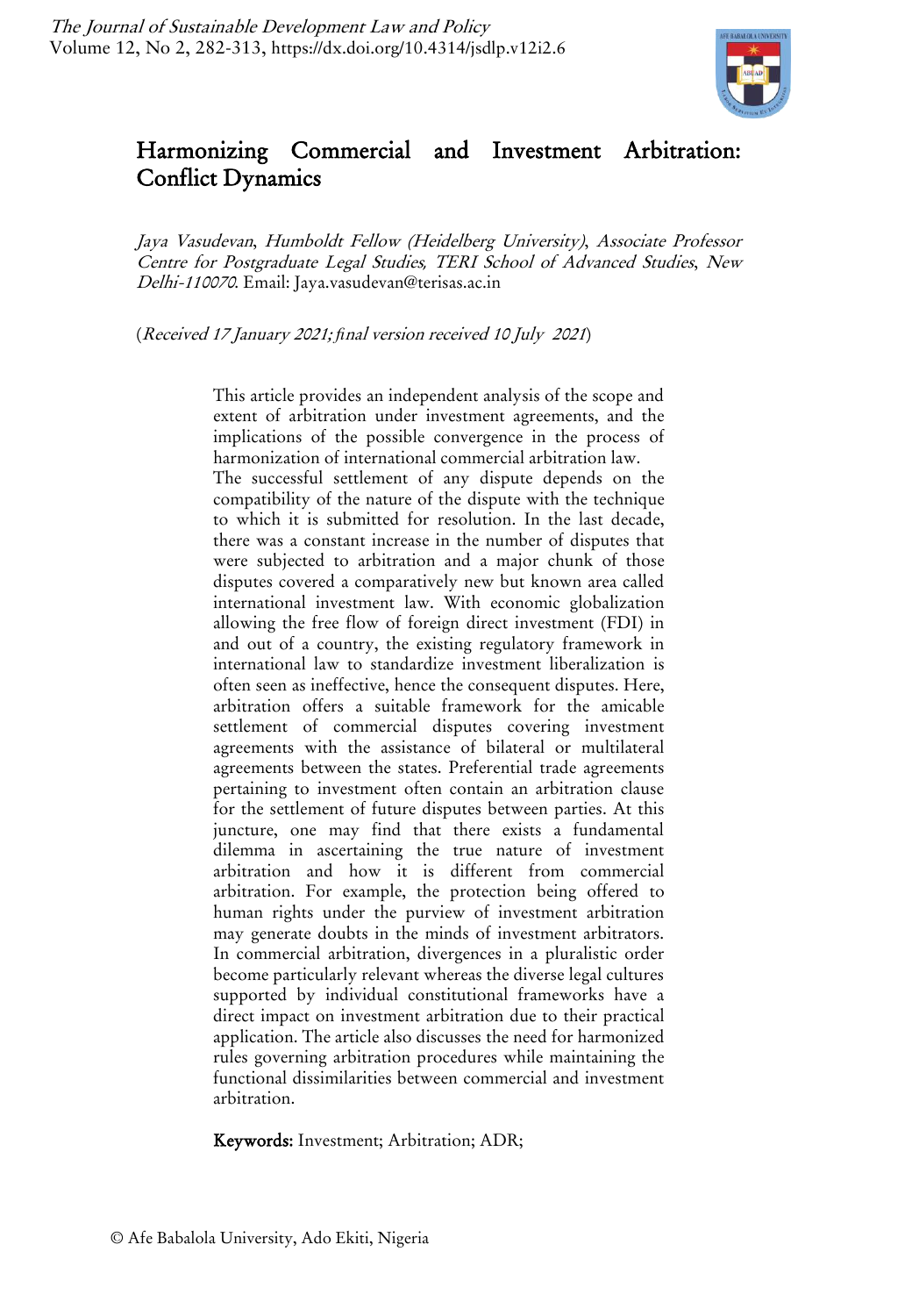### **1.** INTRODUCTION

In international business transactions, parties come from different legal and cultural backgrounds, often ensuing various expectations as to the conduct and content of their business relationship. Disputes and misunderstandings assume greater potential as the issue of how and where disputes are resolved is of much more significance than in purely domestic transactions. The principles of freedom of contact play a petinent role in the recognition of autonomy of parties to opt out of the traditional litigation methods and look for alternate avenues. Having been influenced by this newly gained freedom, the major players in international trade are now focusing more on informal ways of dispute settlement rather than choosing the usual and conventional mode of litigation before domestic legal forums. The increased importance of the doctrine of party autonomy in the field of settlement of international business disputes has added momentum to the development of alternative dispute resolution (ADR) mechanisms including arbitration.<sup>1</sup> In the recent past, and in particular, for the last two decades, there has been a tremendous upsurge in the number of cases being settled by arbitration and similar alternative dispute settlement mechanisms.<sup>2</sup> Legal or practical obstacles to such private forms of dispute resolution are at the vanishing point as far as the binding nature of such agreements in the international business arena are concerned.<sup>3</sup> An excellent indicator of the general approach of a given legal system to

<sup>1</sup> Gary B. Born, Arbitration and the Freedom to Associate (2009- 2010) 38 Georgia Journal of International and Comparative Law 7, 12.

<sup>&</sup>lt;sup>2</sup> See, MARGARET L. MOSES, The Principles and Practice of International Commercial Arbitration <sup>5</sup>–<sup>9</sup> (Cambridge University Press 2008).

<sup>&</sup>lt;sup>3</sup> Michael. A. Scodro, 'Arbitrating Novel Legal Questions: A Recommendation for Reform' (1996) 105 Yale Law Journal 1927, 1929–37.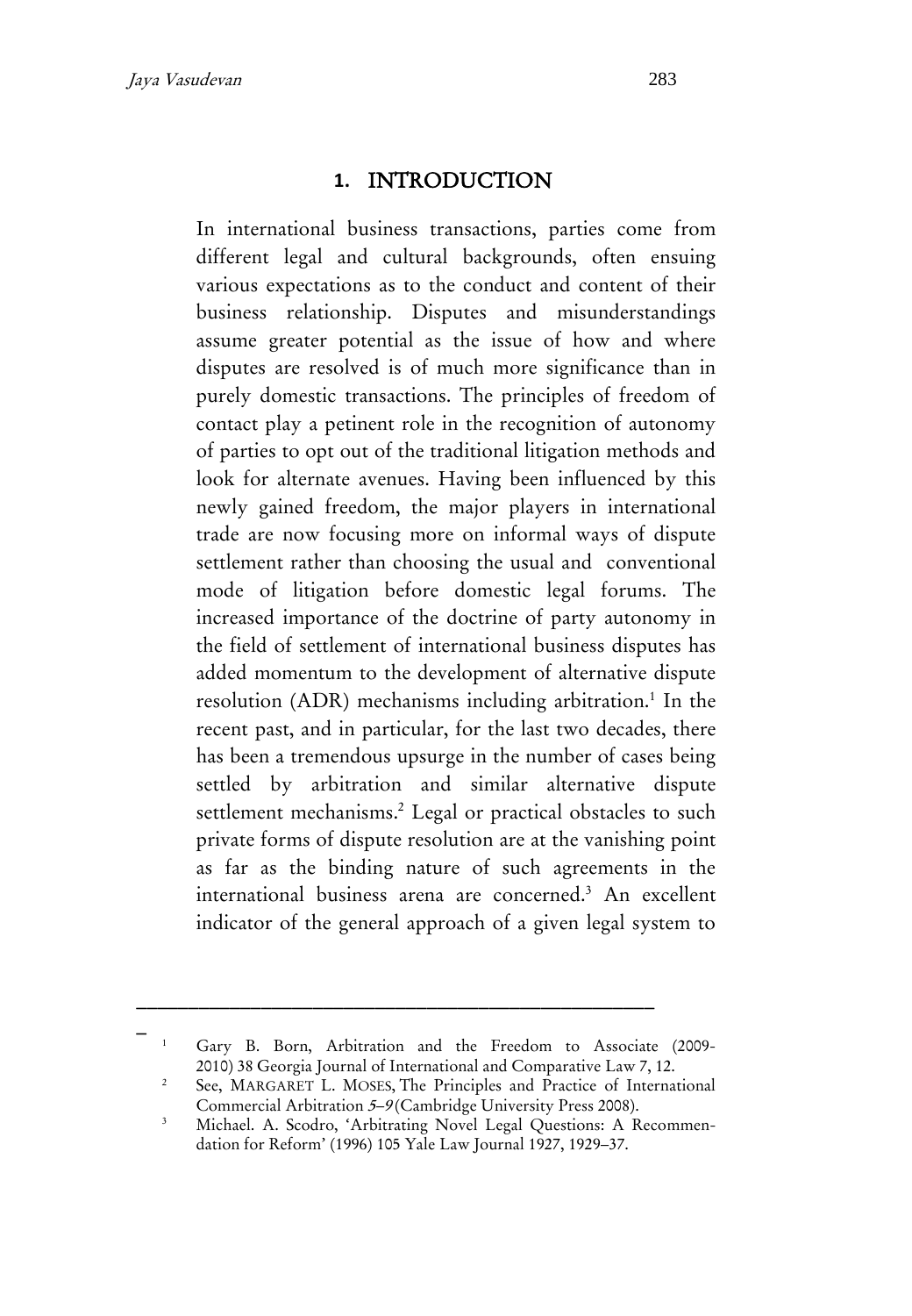party autonomy in dispute resolution is what limits it imposes on the parties' freedom to contract out of the state court system, and the nature of disputes which may be the subject matter in a given case.<sup>4</sup>

Amongst all other ADR forms, arbitration has become the most sophisticated form of dispute resolution in transnational business or trade. The success of any kind of dispute settlement mechanism depends on the compatibility of the nature of the dispute with the technique to which it is submitted for resolution. 5 In this context, it is pertinent to note that in the last decade there was a constant increase in the number of disputes that were subjected to arbitration and more interestingly, a major chunk of those disputes even covered a comparatively new but known area called international investment law. The significant point to be noted here is that international investment law is a crucial branch of international economic law, and one of the important forces of liberalization propelling economic globalization is investment liberalization. With the new global economic order allowing the free flow of FDI in and out of a country, the existing regulatory framework in international law to standardize this increasing investment is often seen as ineffective, hence the consequent disputes.<sup>6</sup>

\_ <sup>4</sup> A. S.. Rau, 'Integrity in Private Judging' (1997) 38 South Texas Law Review 455, 486–87. Also see: H.L. Yu and L. Shore, 'Independence, Impartiality, and Immunity of Arbitrators: U.S. and English Perspectives' (2003) 52 International & Comparative Law Quarterly 935, 965–67.

<sup>&</sup>lt;sup>5</sup> Poppi Hagan and Zachary Lomo, 'International Law, and the Developing World: A Millennial Analysis' (2000) 41 Harvard International Law Journal 595, 606, where the authors note that "bias in the arbitration system results from the common training, intellectual background, and shared principles of the arbitrators―most notably, a shared idea of to what extent the public sphere can impede on the private".

<sup>6</sup> Sandra L. Caruba, Resolving International Investment Disputes in a Globalized World (2007) 13 New Zealand Business Law Quarterly 128, 148. Also see, Jan Paulsson, 'Third World Participation in International Investment Arbitration' (1987) 2 ICSID Review: Foreign Investment Law Journal 19, 21.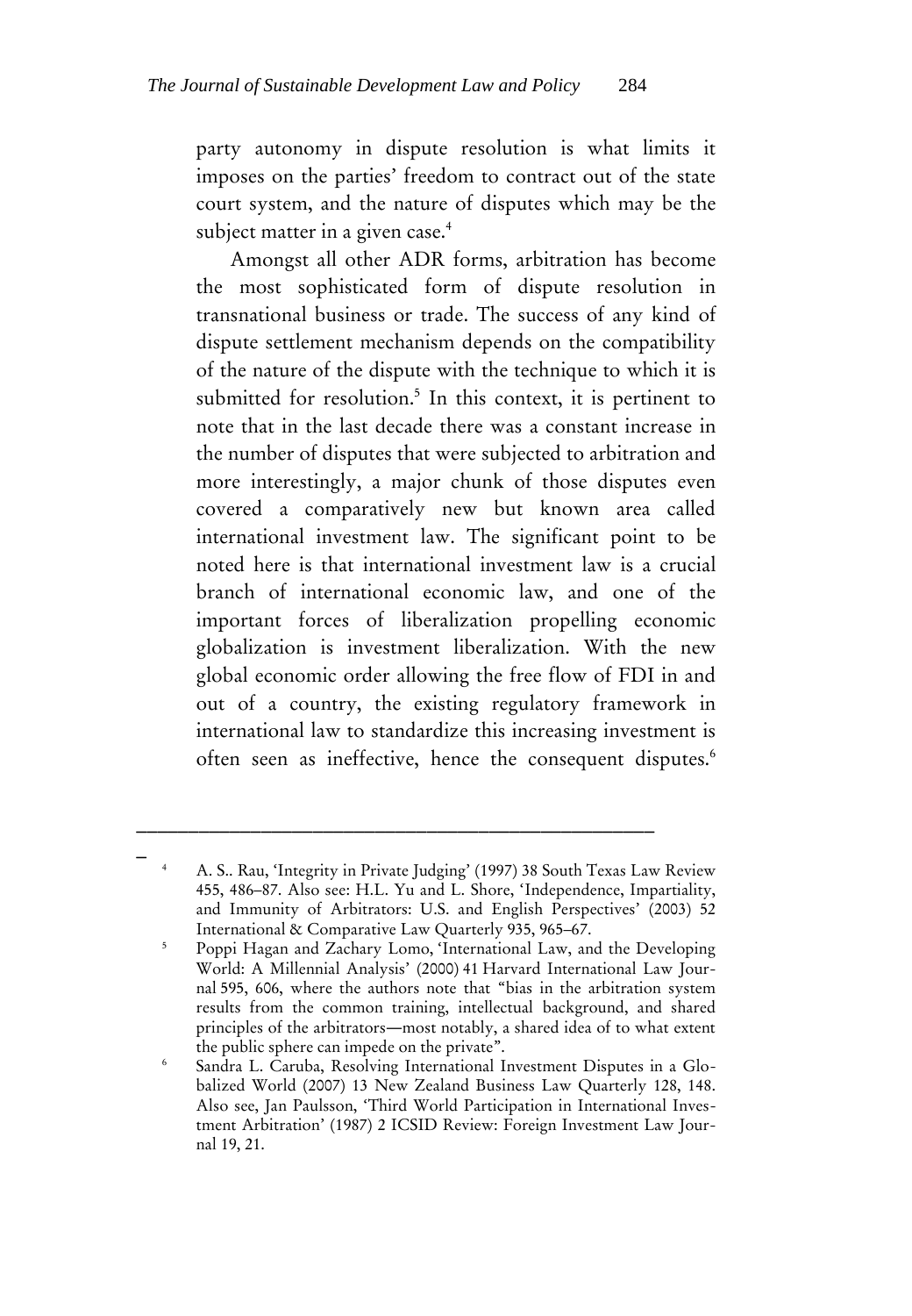Here, arbitration offers a suitable framework for the amicable settlement of commercial disputes covering investment agreements with the assistance of bilateral or multilateral agreements between states. It clearly proves that in its role as an alternative to national courts, arbitration has proved to be the most successful option for the settlement of the newest types of disputes.<sup>7</sup> However, the notable resemblances between commercial and investment arbitration surrounded by the ensuing areas of conflict and concurrences are analyzed here suggesting the need for a harmonized arbitration system across the globe.

This article is divided into five sections. After this introduction, Section 2 examines the features of investment arbitration, its gradual transition from purely commercial arbitration to the specialized regime of investment arbitration and the possible areas interface between the two. Section 3 discusses the pertinent issues of transparency in investorstate arbitration and the existing issues of convergence and conflicts in the harmonization process. Section 4 reiterates the fact that besides, the striking similarity of rules of international institutions facilitating commercial arbitration across the globe, arbitral tribunals would certainly tend to give a congruous construction of the various norms in international trade law. This would in turn facilitate the making of a harmonized system of international arbitration in the world. Section 5 is the conclusing section.

\_ <sup>7</sup> Susan D. Franck, 'Integrating Investment Treaty Conflict and Dispute Systems Design' (2007) 92 Minnesota Law Review 161, 171.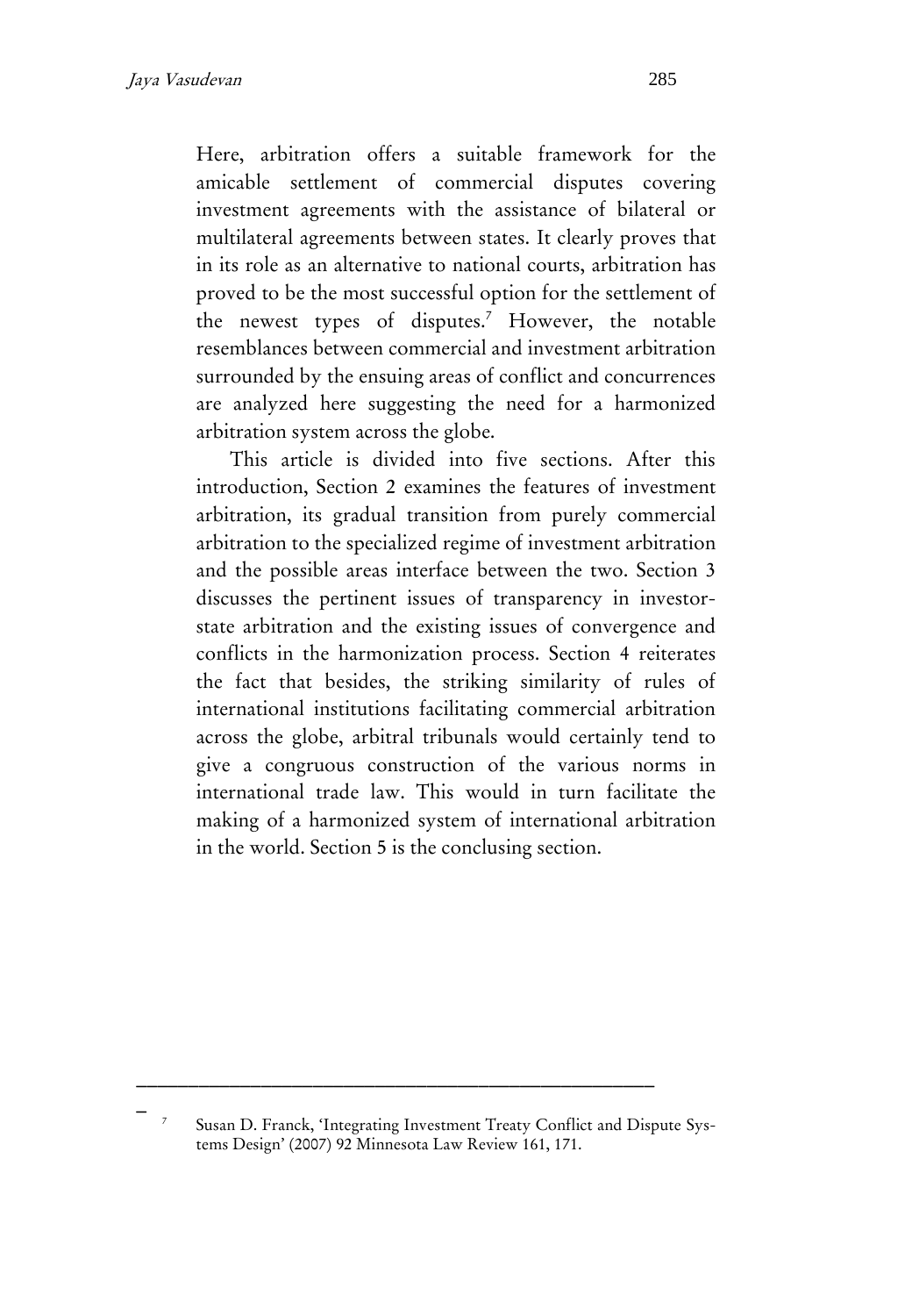#### **2. INVESTMENT ARBITRATION: NEW CHALLENGES**

Preferential trade agreements pertaining to investment often contain an arbitration clause for the settlement of future disputes between parties. Investors are increasingly resorting to investor–state arbitration to challenge various unfavourable governmental decisions, including laws, regulations and administrative actions in all economic sectors. However, the municipal law may have its significance in investment arbitrations under treaties also. Under the Convention of the International Centre for Settlement of Investment Disputes (ICSID), article 42 expressly refers to the law of the host state over and above the rules of international law. More or less similar provisions are found in most bilateral investment treaties (BITs). As a general rule, the foreign investor will have to accept that the laws of the host state control the investment, and this will include any future changes in the domestic law as well.<sup>8</sup> However, the limitations provided by the treaty apply to such cases. This paper is an independent analysis of the scope and extent of arbitration under investment agreements and the implications of a possible convergence in the process of harmonization of international commercial arbitration law.

Less than two decades ago, this form of international arbitration was rarely used to settle disputes between foreign investors and host states. Now it is used more regularly, and the number of cases is increasing quickly. It has become common for states to agree to arbitration through different kinds of treaties, municipal legislation or the specific contracts they negotiate with foreign investors.<sup>9</sup> In general, it

\_\_\_\_\_\_\_\_\_\_\_\_\_\_\_\_\_\_\_\_\_\_\_\_\_\_\_\_\_\_\_\_\_\_\_\_\_\_\_\_\_\_\_\_\_\_\_\_\_\_

See Andrea Kupfer Schneider, 'Getting Along: The Evolution of Dispute Resolution Regimes in International Trade Organizations' (1999) 20 Michigan Journal of International Law 697, 717, stating that investors who are "concerned with the potential bias, inefficiency, or unfamiliarity of foreign courts" are likely to prefer the investor–state arbitration regime.

<sup>9</sup> Susan D. Franck, 'Empiricism and International Law: Insights for Investment Treaty Dispute Resolution' (2008) 48, Virginia Journal of International Law,767.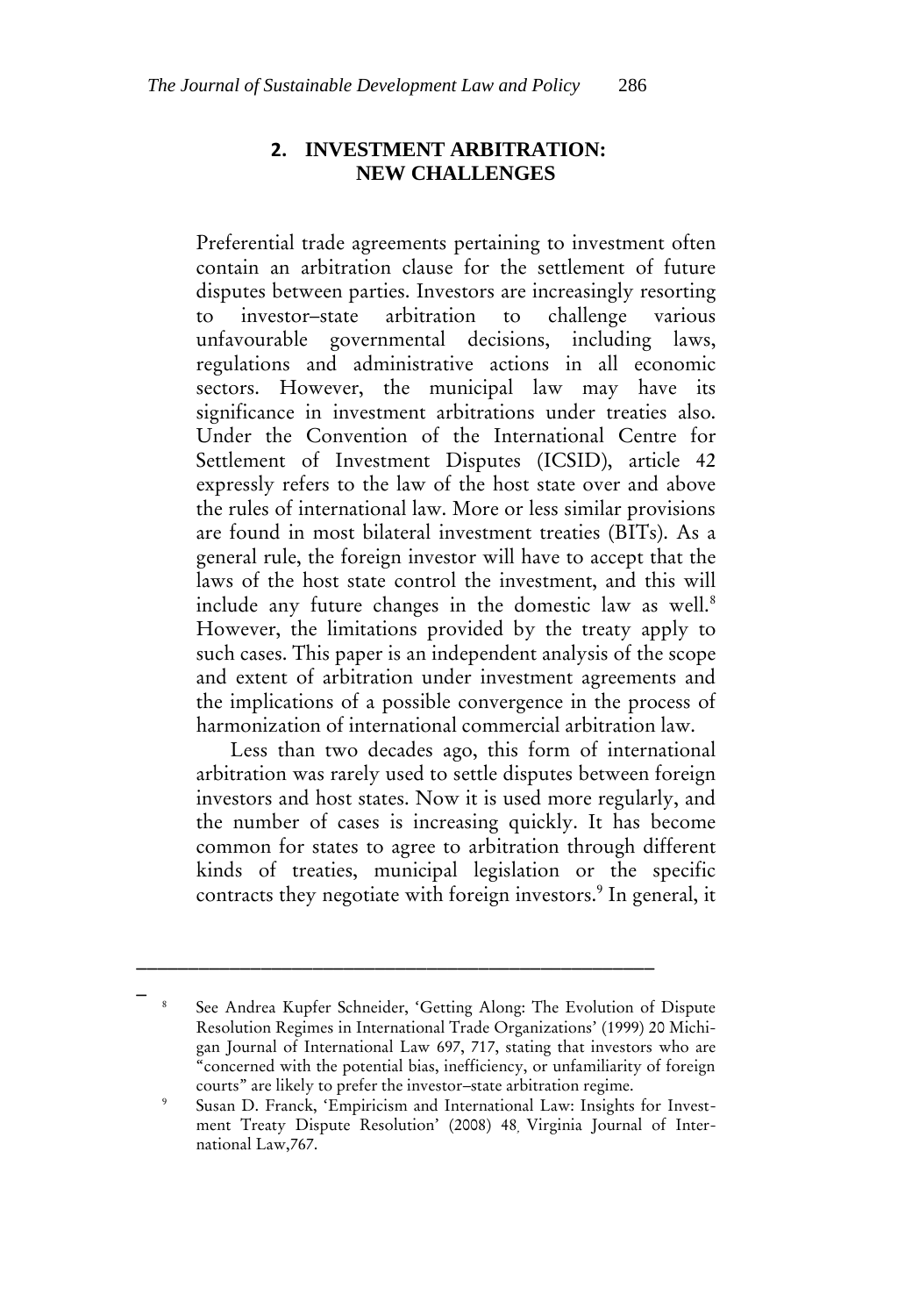is left to the investor who brings a claim against a host state to choose the method of arbitration from the options specified in the individual treaty. This will decide whether the arbitration will be conducted under the supervision of an arbitral institution and how it will be done. <sup>10</sup> Investment treaties most commonly allow the investor to settle the dispute under the Rules of the ICSID and the United Nations Commission on International Trade Law (UNCITRAL).<sup>11</sup> The UNCITRAL Rules, which are the most popular rules governing arbitration are not attached to a particular arbitral institution. Unlike the ICSID Rules, UNCITRAL itself does not administer dispute settlement but only establishes rules for the effective settlement of an investment dispute.<sup>12</sup> Many host states and trade organizations are sceptical about the mode of conduct of investor–state arbitration, and are demanding substantial changes in the international law and policy regarding the

<sup>10</sup> Malcolm J. Rogge, 'Towards Transnational Corporate Accountability in the Global Economy: Challenging the Doctrine of Forum Non-Conveniens in In Re: Union Carbide, Alfaro, Sequihua, and Aguinda' (2001) 36 Texas International Law Journal 299, 314, where the author says that "[g]overnments in both rich and poor nations compete in a race to the bottom to attract needed foreign investment". See also, Dinah Shelton, Remedies in International Human Rights Law 221–23 (Oxford University Press 1999) and, Frank I. Michelman, Property, 'Utility, and Fairness: Comments on the Ethical Foundations of "Just Compensation Law" (1967) 80 Harvard Law Review 1165, 1168–69.

<sup>11</sup> Eva Horvath, 'A Handy Tool for the Settlement of International Commercial Disputes' (2008–2009) 27 Penn State International Law Review 783, 787.

<sup>&</sup>lt;sup>12</sup> In investment arbitration, often investors choose one arbitrator, and the government chooses the other. However, the presiding arbitrator is selected in a different way. The ICSID Convention allows the parties to agree on the selection of the presiding arbitrator. In the absence of such an agreement, the Convention stipulates a default mechanism. See, International Convention on the Settlement of Investment Disputes between States and Nationals of Other States [hereinafter referred to as ICSID Convention], art. 37(2)(b). In ad hoc arbitrations under UNCITRAL, the party appointed arbitrators can choose the chair. See, UNCITRAL Arbitration Rules art. 7(1).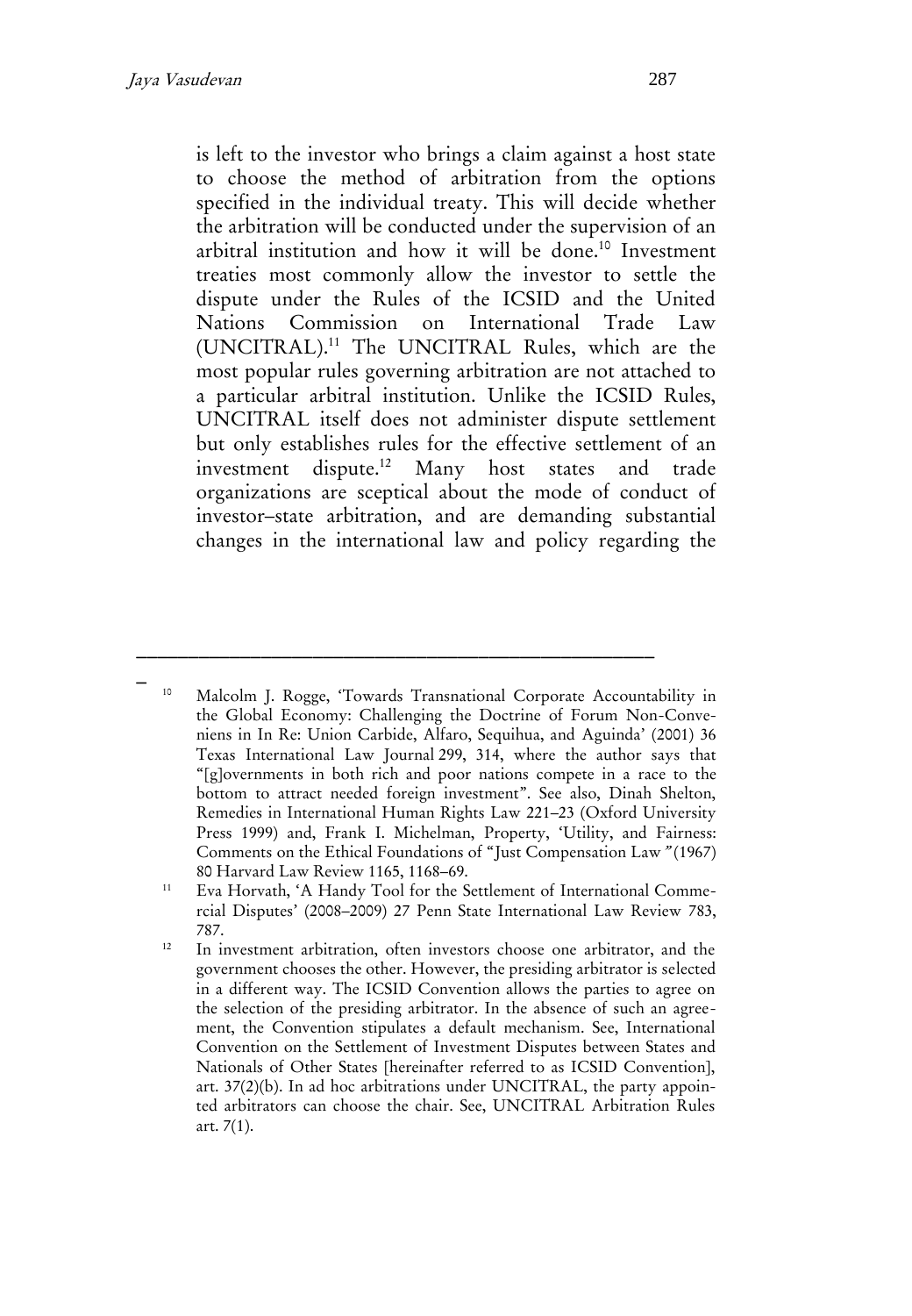same.<sup>13</sup> Issues of general concern are the lack of transparency in investment arbitration proceedings, the absence of impartiality and independence of arbitrators, the certainty and consistency of the interpretation of the term "right to development" vis-à-vis human rights, and the enormous costs involved in arbitration.<sup>14</sup>

### 2.1 Transition from Commercial to Investment Arbitration

The global initiative of harmonizing commercial arbitration law has added momentum to the development of the institutional model of arbitration in many countries across the world. Significant issues such as the proper balance between judicial intervention and judicial restraint in arbitration matters, neutrality of arbitrators and providing wide interim powers to arbitrators are gaining attention amongst the various stakeholders in arbitral regimes. On the specific issue of judicial intervention, it is pertinent that there is a right balance struck with judicial restraint. The transition from a purely commercial arbitration to investment arbitration inevitably demands certain improvements in the outcome in general, and in the arbitral proceedings in particular. The new UNCITRAL rules in relation to the transparency of the arbitration process support this argument.<sup>15</sup> Since the lack of transparency had been the main

\_\_\_\_\_\_\_\_\_\_\_\_\_\_\_\_\_\_\_\_\_\_\_\_\_\_\_\_\_\_\_\_\_\_\_\_\_\_\_\_\_\_\_\_\_\_\_\_\_\_

<sup>13</sup> M. Sornarajah, 'Power and Justice: Third World Resistance in International Law' (2006) 10 Singapore Year Book of International Law 19, 32. The author suggests that there is no empirical foundation that investment treaties achieve their purported objectives.

<sup>14</sup> A.F.M. Maniruzzaman, 'Modernisation of International Arbitration Law in the Age of Globalisation: A Bangladesh Perspective' (2004) 5 International Company and Commercial Law Review 132. See also The World Bank, World Development Report 2005: A Better Investment Climate for Everyone where the World Bank suggests that governments might provide fiscal incentives (like tax concessions or subsidies), improve domestic infrastructure, promote a skilled labour force, establish agencies to promote foreign investment, improve the regulatory environment, or enter into international agreements.

<sup>&</sup>lt;sup>15</sup> The UNCITRAL Rules on Transparency in Treaty-based Investor-State Arbitration, which came into effect on 1 April 2014, comprise a set of procedural rules that provide for transparency and accessibility to the public in treaty-based Investor–State arbitration.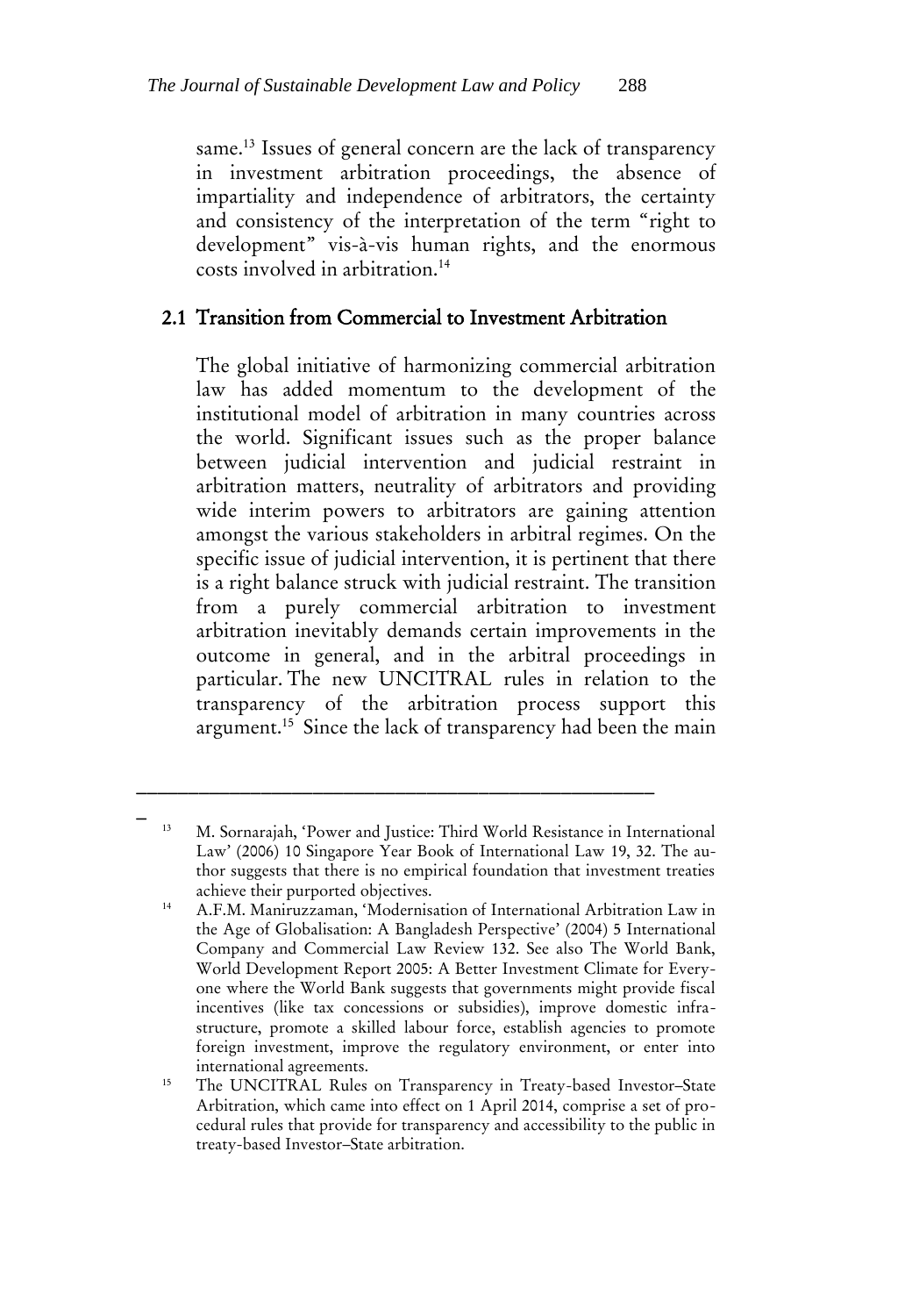cause both of misunderstanding and of hostility between parties, these rules aim at providing a fair and equal platform for parties coming from different legal and cultural backgrounds. Though arbitration has become a global technique for the resolution of commercial disputes in general, yet there are some fundamental differences in the assessment of claims by parties with respect to a purely commercial arbitration and investment arbitration. The existence of conflicting interests in private and public spheres adds to this problem. On the other hand, the conventional idea of investment arbitration is that the host states have been enjoying a large amount of freedom in determining the regulatory autonomy granted to them. As a result, the investors often find it difficult to establish their legitimate claims based on the intransigent approach being taken by the host government. Thus, the primary duty of an arbitral tribunal dealing with investment disputes is to find the right balance between public international law and its frequent interface with the regulatory powers guaranteed under the State's Constitution. The varying nature of domestic law perspectives on investment treaty arbitration has been under debate for quite some time.

Of late, these concerns have only been intensified by the changing dimensions of international investment law and the trade negotiations of agreements like the Transatlantic Trade and Investment Partnership (TTIP). This establishes the fact that the regulatory standards for enhancing foreign direct investment (FDI) in the European region have undergone a major shift in the recent past. As a remedy to the existing problems, sustainable development impact assessments are being projected as a potential tool for the European Union (EU) in measuring the tensions between international investment protections and sustainable development objectives. It assumes significance in the light of the fact that it is a practice already established and proved in many traderelated negotiations to promote better cooperation between parties. The integration of environment impact assessments in International Investment Agreements (IIAs) also acts as a crucial aid to help arbitral tribunals to ensure fast compliance with governmental norms. This is an essential task to be performed while interpreting the protective measures granted to foreign investors to maintain the trade standards driven by environmental considerations. Through this mechanism of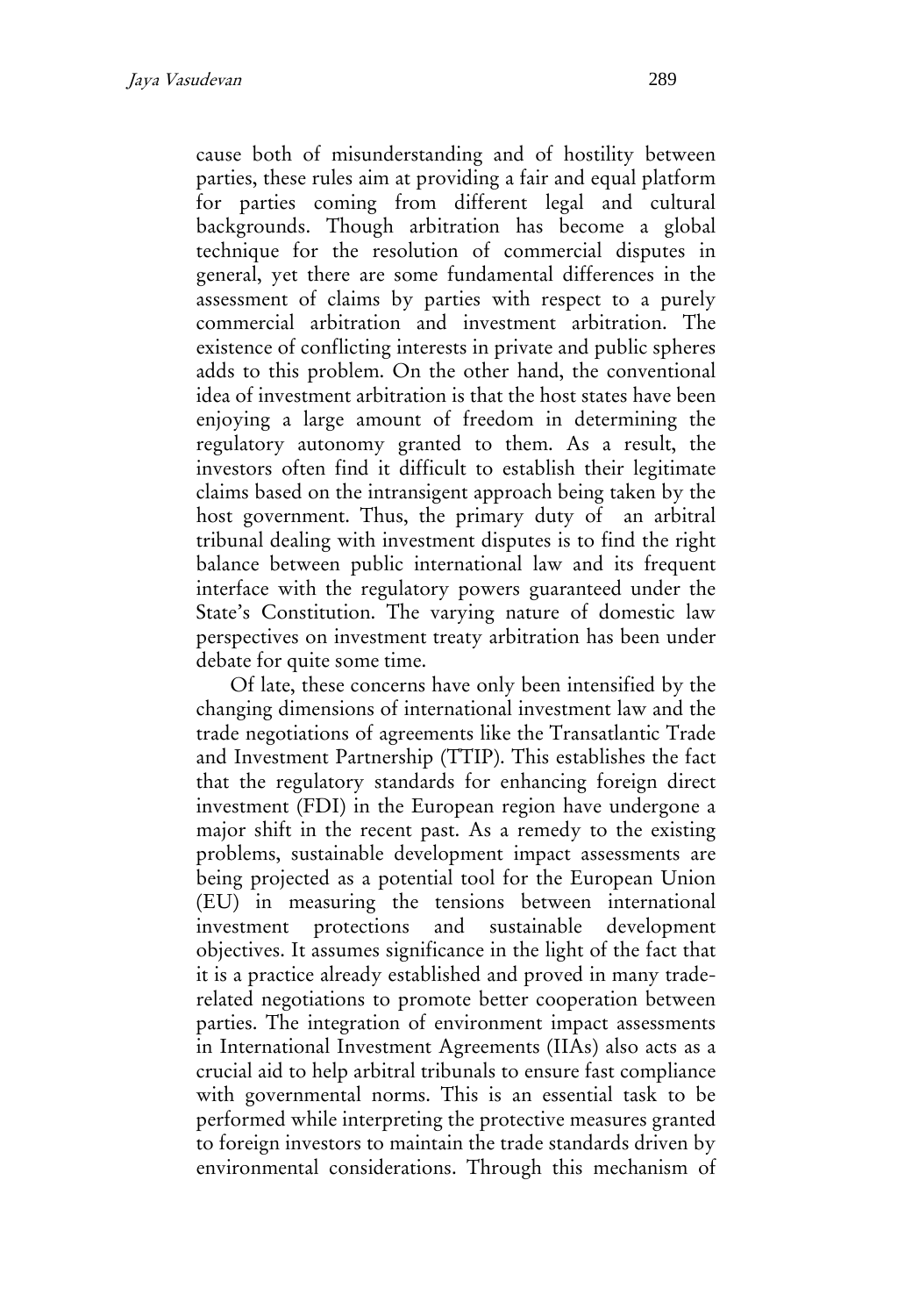fair treatment in investment treaty arbitration, independent tribunals make certain that the right balance is struck between the private rights of investors and public interest.<sup>16</sup> At this juncture, one may find that there exists a fundamental dilemma in ascertaining the true nature of investment arbitration and the variations it assumes from that of commercial arbitration. For example, the protection being offered to human rights under the purview of investment arbitration may create obstacles for investment arbitrators. This is probably because of the fact that a majority of arbitrators have a private or commercial law background rather than public law or public international law. Consequently, there is always a tendency to see international human rights as a conceivable cause of political disturbances and intrusion into their "purely legal," autonomous field, with its ground rules being determined by neo-liberal thought. 17

As distinct from commercial arbitration, there are different ways of approaching this problem. Once a tribunal has before it the standard human right rules, it must decide when and how the application of these rules affects the private rights of parties. More specifically, the question to be ascertained here is whether the implications of "fair and equitable treatment" when properly understood include a balancing of obligations emanating from human rights against the State's obligations to its people in general. The harmonization of the host state's obligations under the two regimes demands that it shall be weighed against investor rights under BITs. Usually, this will be a tough exercise, and often readiness to comply with both sets of obligations will

\_\_\_\_\_\_\_\_\_\_\_\_\_\_\_\_\_\_\_\_\_\_\_\_\_\_\_\_\_\_\_\_\_\_\_\_\_\_\_\_\_\_\_\_\_\_\_\_\_\_

<sup>16</sup> Mehmet Toral and Thomas Schultz, 'The State, a Perpetual Respondent in Investment Arbitration? Some Unorthodox Considerations' in Claire Balchin, Kyo Hwa Chung, et al.(eds), The Backlash against Investment Arbitration: Perceptions and Reality (Kluwer Law International 2010)

<sup>&</sup>lt;sup>17</sup> For differing views on the effect of neo-liberal thinking on the international investment regime, see K.J. Vandevelde, 'Sustainable Liberalism and the International Investment Regime' (1997–1998) 19 Michigan Journal of International Law 373; M. Sornarajah, 'Toward Normlessness: the Ravage and Retreat of Neo-liberalism in International Investment Law' in KP Sauvant (eds). Yearbook on International Investment Law and Policy (Oxford University Press 2010).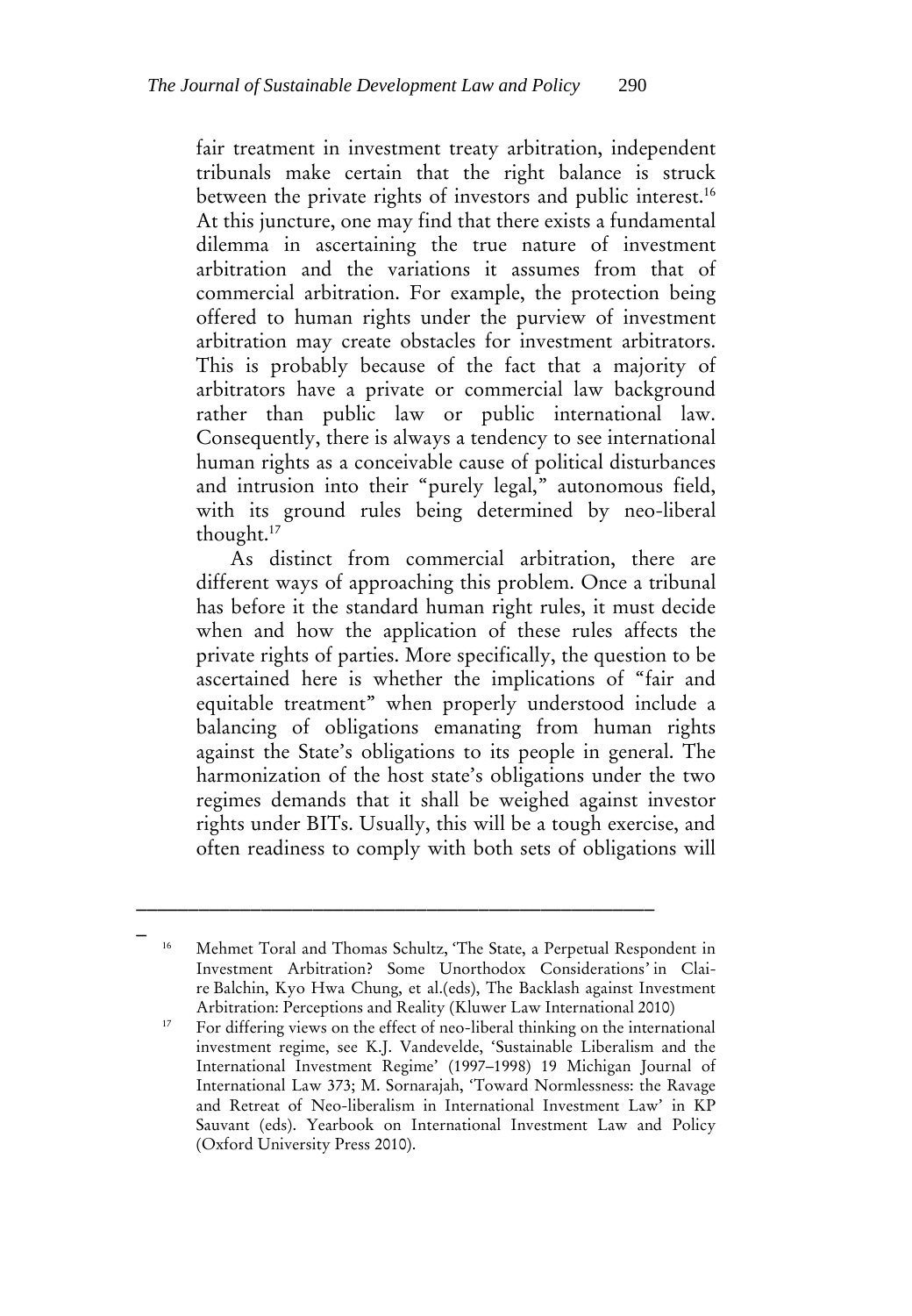be practically impossible. At this point, the most feasible way out is to judiciously ascertain the policy motivations upholding human rights on the one hand, and investor rights on the other.<sup>18</sup>

Further, treaty obligations under international investment agreements generally address the issues pertaining to cross-border investments and particularly, the protection, promotion, and liberalization of FDI. The enduring "public– private" divide between those who argue for public interests through human rights and those who defend the established practice of autonomy of international investment law is ever increasing. Hence the latest developments in international investment agreements would be beneficial to the needs of the trading community only through diverse means of incorporating human rights norms within the investment treaty framework, as the case may be. This can be done in a number of ways such as,

- (i) broad provisions on the governing or applicable law in investment treaties may also include human rights norms as "any relevant rules of international law applicable",<sup>19</sup>
- (ii) through the incorporation of specific human-rightsbased provisions in the investment agreement itself,  $20$ and

<sup>18</sup> In this direction, a report of the (former) UN High Commissioner on Human Rights submitted in 2003 had rightly stated that while human rights are "fundamental" to human dignity, investment rights are "instrumental" to the achievement of certain policy objectives, which presumably are not indispensable for human dignity Report of the High Commissioner for Human Rights, Human Rights, Trade and Investment, E/CN/4/Sub. 2/2003/9, 2 July 2003, ¶ 24.

See similar or identical language in the ICSID Convention, art. 42(1); North American Free Trade Agreement (NAFTA), art. 1131; Energy Charter Treaty (ECT), art. 26(6); Association of Southeast Asian Nations (ASEAN) Comprehensive Investment Agreement, art. 40(1).

<sup>&</sup>lt;sup>20</sup> For example, since 2010, Canada has been including "Voluntary Corporate Social Responsibility" as part of its BIT regime. See also, 2004 Canada Model BIT, art. 11 (Health, Safety and Environmental Measures); Similarly, art 12 (Investment and Environment) and art 13 (Investment and Labor) of the 2012 US Model BIT include language of protection extended to environment and labour issues as compared to the 2004 US Model BIT.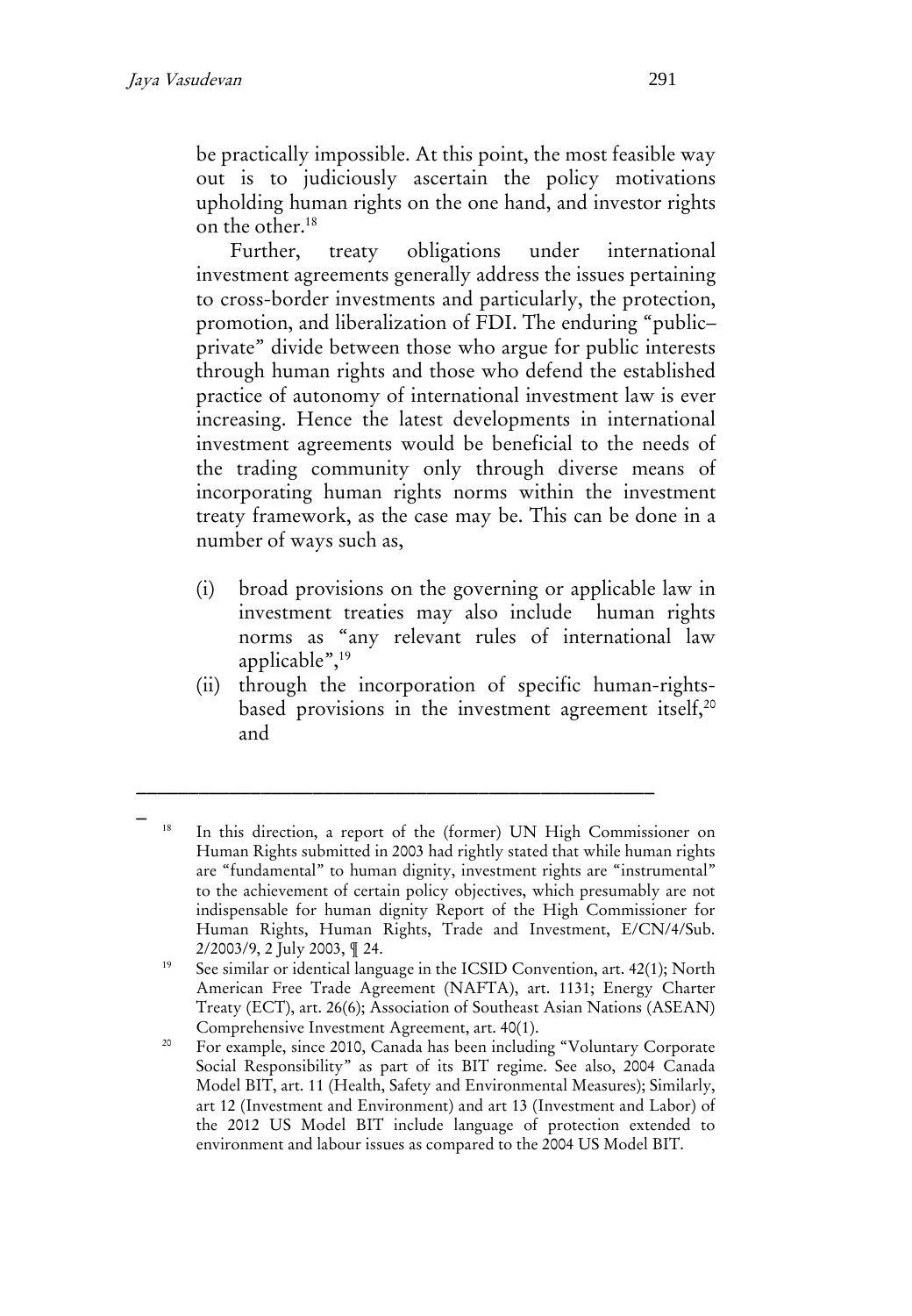(iii) through the interpretation of investment terms or concepts using human rights jurisprudence or treaty standards on the basis of article 31(3)(c) of the Vienna Convention on the Law of Treaties. <sup>21</sup>

For any country to enjoy a stable economy, it must ensure legislative and administrative regulations in the nature of protective measures to sustain the free flow of FDI. This shall be further supported by an investor-friendly trade environment, and certainty and finality of dispute resolution mechanisms including arbitration. Since investment treaty arbitrations largely involve issues directly related to policy decisions of the government in the State, the interest of the public may at times be jeopardized while protecting the rights of foreign investors. On the other hand, commercial arbitration essentially deals with issues of private rights of contracting parties. The general notion that investment arbitration is quite different from commercial arbitration as the former contains issues of public interest and it may not be legitimate to have such matters decided in a private forum is slowly fading away as ascertained by the recent developments in international investment law. In this direction, the application of the UNCITRAL transparency rules in investment arbitration reflects the growing acceptance of independent investor–state arbitration. However, it is an undeniable fact that the ICSID system has yet again been followed in the investment chapters of recently concluded trade agreements such as the CETA with Canada<sup>22</sup> and the EU–Singapore  $FTA^{23}$  and the TPP with the United States.<sup>24</sup> The latest proposal for investor–state dispute resolution issued by the European Commission in connection with the TTIP suggests the formation of an

\_\_\_\_\_\_\_\_\_\_\_\_\_\_\_\_\_\_\_\_\_\_\_\_\_\_\_\_\_\_\_\_\_\_\_\_\_\_\_\_\_\_\_\_\_\_\_\_\_\_

<sup>21</sup> B. Simma and T. Kill, 'Harmonizing Investment Protection and International Human Rights: First Steps Towards a Methodology' in C. Binder, U. Kriebaum, A. Reinisch, and S. Wittich (eds) International Investment Law for the 21st Century: Essays in Honour of Christoph Schreuer ((Oxford University Press 2009) 678–707

<sup>&</sup>lt;sup>22</sup> Comprehensive Economic and Trade Agreement.<br><sup>23</sup> Eree Trade Agreement between the European Uni

<sup>&</sup>lt;sup>23</sup> Free Trade Agreement between the European Union and Singapore.<br><sup>24</sup> Trans Pacific Partnership

Trans Pacific Partnership.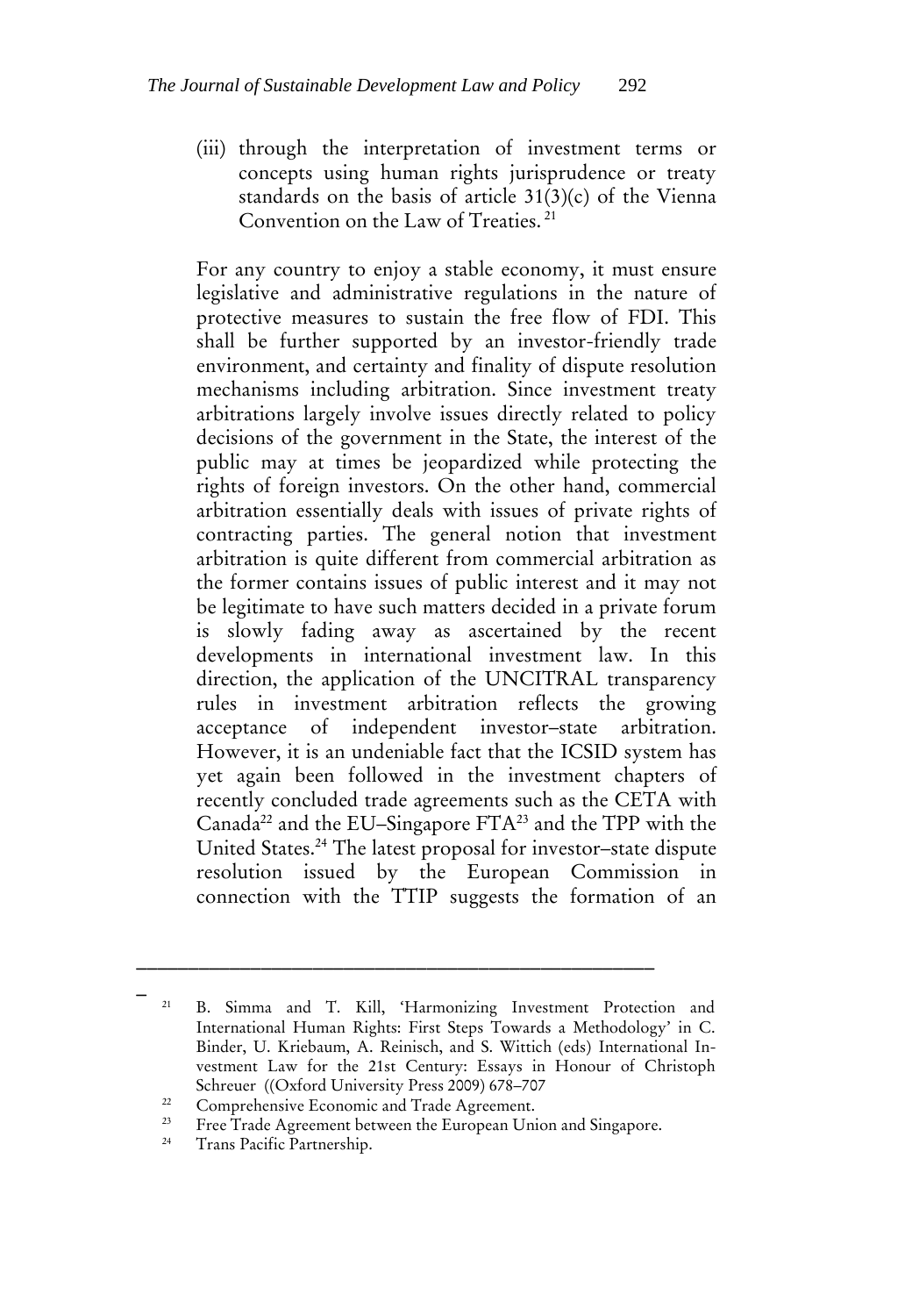international investment court. However, inspired by the widely accepted WTO dispute resolution model, it still foresees a likely role for the ICSID Rules in the amended treaty regime.<sup>25</sup> Regarding the activities of the WTO, dispute resolution has been identified as the major component. A dispute arises when a government party to the WTO agreement thinks that something exists to believe that another member government is violating an agreement or an obligation that it has made in the WTO. It is an accepted fact that since its inception, the WTO has been recognized as the provider of one of the most frequently used international dispute settlement mechanisms in the world.<sup>26</sup> It reinforces the fact that the success of any kind of dispute settlement mechanism depends on the compatibility of the nature of the dispute with the technique to which it is submitted for resolution. Similarly, another agreement that aims to make investor–state dispute settlement transparent is the TPP.<sup>27</sup> There is a provision in the TPP for making the transcripts of hearings publicly available to ensure transparency in the arbitration proceedings. This unique step has been introduced to overcome the criticism that there is a general lack of transparency in the investor–state dispute settlement process.

 $-$ <sub>25</sub> <sup>25</sup> However, public opposition to the TTIP, and to investor–state arbitration in particular had made the European Commission partially interrupt its trade negotiations with the United States in order to conduct a public consultation on the investment aspects of the TTIP. Ever since, investor– state arbitration has remained one of the most controversial parts of planned trade agreements. Most recently, the European Commission tabled a TTIP proposal to set up a permanent investment court that would replace the system of ad hoc investor–state arbitrations.

<sup>&</sup>lt;sup>26</sup> Since 1995, over 500 disputes have been brought to the WTO and over 350 rulings have been issued.

<sup>&</sup>lt;sup>27</sup> Trans-Pacific Partnership. The United States has recently pulled out of the 12-Nation Trans Pacific Partnership that had been acknowledged as the main economic pillar to boost trade in the Asia–Pacific region to counter China. Its other signatories are Australia, Vietnam, Canada, Chile, Japan, Malaysia, Mexico, New Zealand, Peru, Singapore, and Brunei. They together represent 40 percent of the world economy.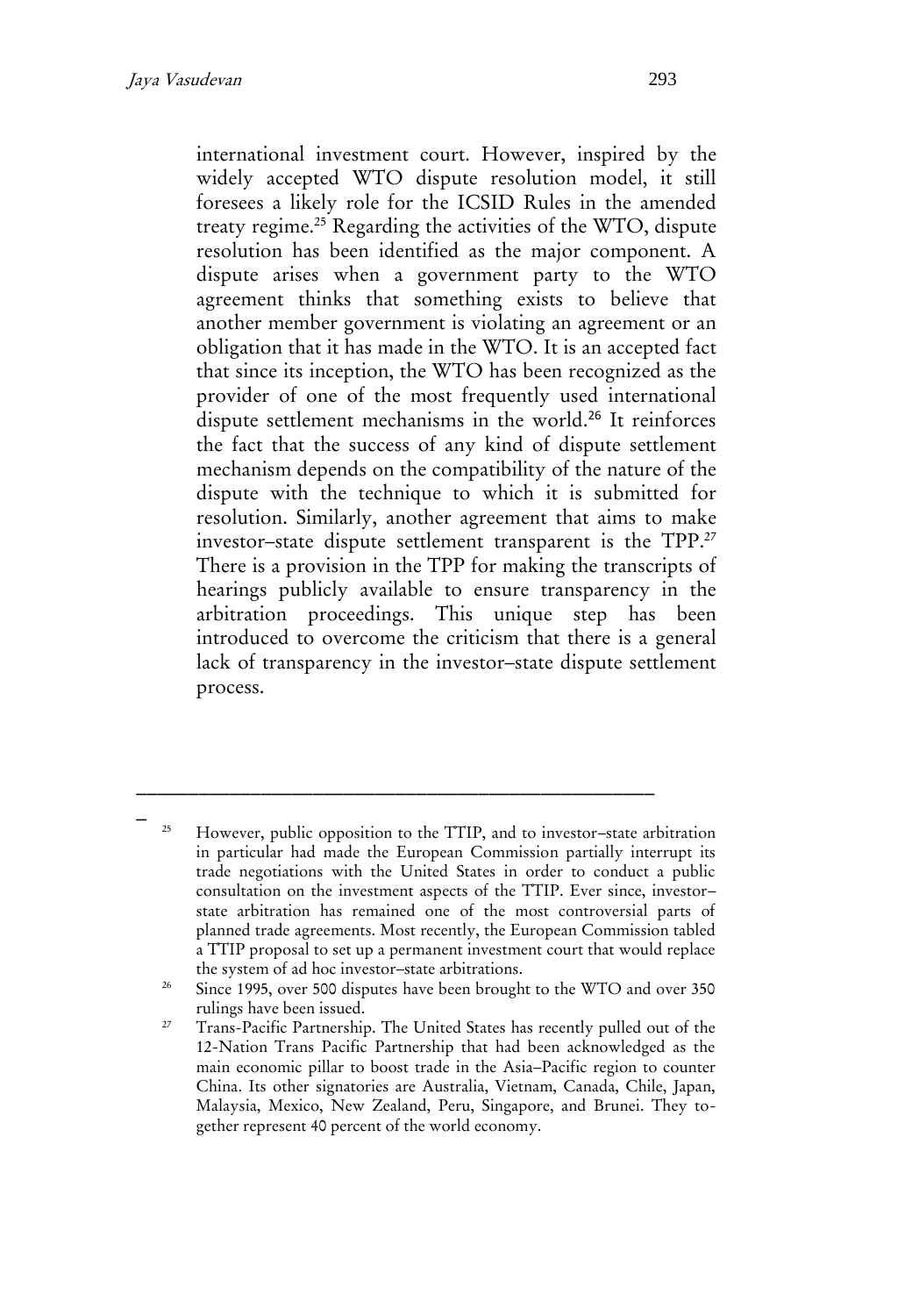It is worth examining here as to what constitutes FDI in the commercial context. The legal framework for the protection of FDI requires an agreement as to what exactly constitutes FDI. There is no universally accepted definition of what constitutes FDI. However, judicial decisions suggest that FDI refers to a commercial act whereby a person or entity from one country deploys substantial resources from that country to another country in order to establish commercial operations. This would further help to acquire income-generating tangible assets in the foreign country and to take effective control of or have a significant degree of influence over the management of such operations or assets with the expectation of obtaining a return on such investment.<sup>28</sup> These characteristics of trade constituting FDI have been widely accepted amongst the international arbitral community irrespective of the regional differences that may hover on the surface. In many developing countries, the national arbitration law also makes favourable provisions for the smooth conduct of international commercial arbitration, which is more desirable to foreign investors. The task of consolidation of domestic arbitration law encapsulates a broad definition of "international arbitration" as including any arbitration that the parties have explicitly agreed to treat as international arbitration by way of an arbitration agreement. This also stipulates the condition that the consequent arbitral awards shall be capable of enforcement under the New York Convention, 1958.<sup>29</sup> Similarly,

\_\_\_\_\_\_\_\_\_\_\_\_\_\_\_\_\_\_\_\_\_\_\_\_\_\_\_\_\_\_\_\_\_\_\_\_\_\_\_\_\_\_\_\_\_\_\_\_\_\_

Salini Costruttori S.p.A. and Italstrade S.p.A. v Morocco (ICSID Case No. ARB/00/4), Decision on Jurisdiction of 23 July 2001. 42 ILM 609 (2003). Hence, for a venture to be classified as an FDI, there must be the expectation of a relationship of a certain length of time between the foreign investor and the state, the regularity of profits and returns, assumption of risks by one or both parties, and a substantial commitment by the investing party in a venture or project that would normally have significance for the development of the host state.

<sup>&</sup>lt;sup>29</sup> For example, in India, the Arbitration and Conciliation Act of 1996 in section 2 (f) defines international commercial arbitration. Similarly, in Nigeria, the Arbitration and Conciliation Act (CAP. A18 L.F.N, 2004), in section 56(2)(d) defines international arbitration to include any arbitration that the parties have expressly agreed in the arbitration agreement to treat as international arbitration.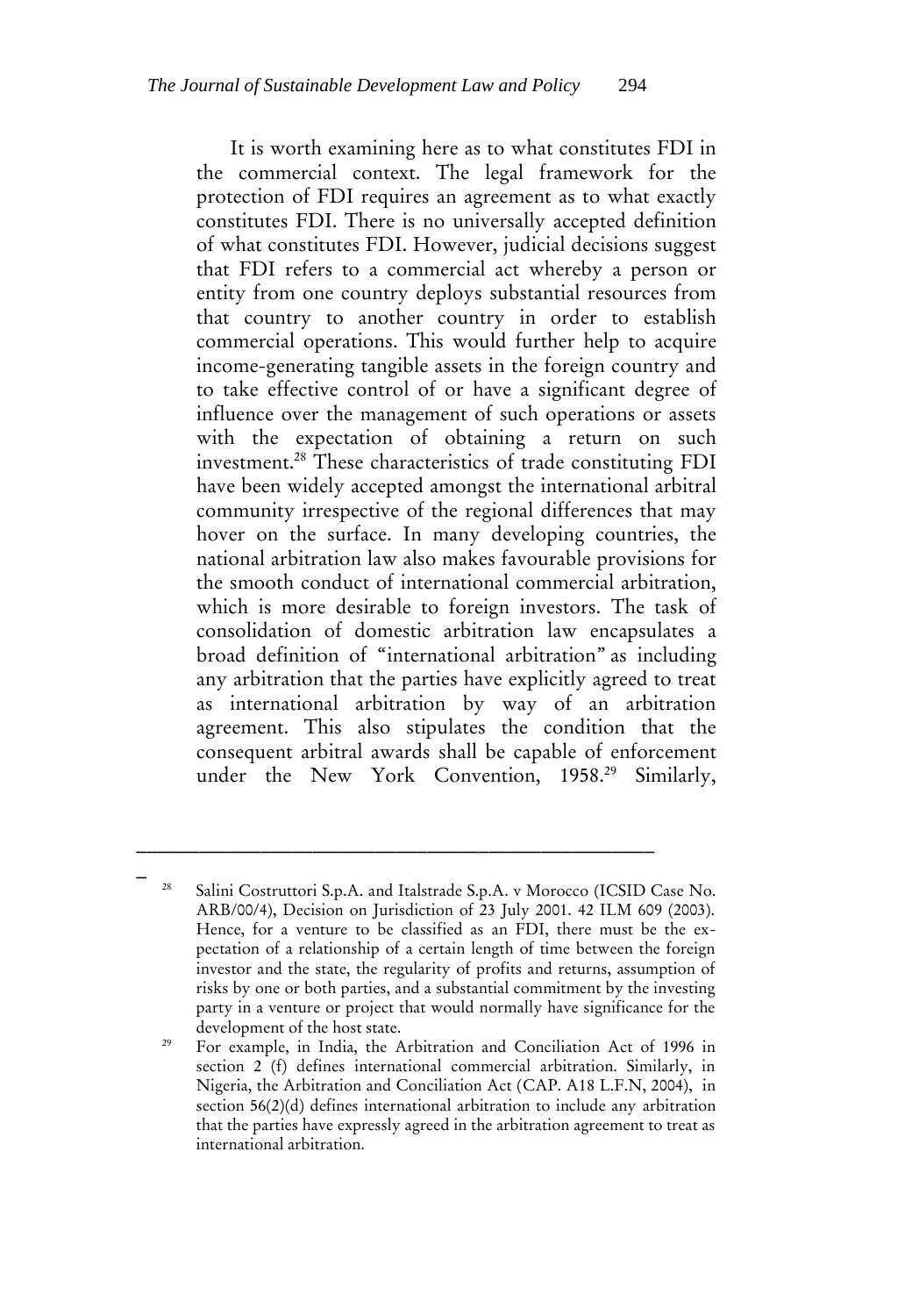countries in the Asian and African region have established many regional and international arbitration institutions to promote international commercial arbitration in general and investment arbitration in particular. As regional hubs for the settlement of international commercial disputes, these arbitration centres also act as catalysts promoting the flow of FDI into these regions. This will give foreign investors the opportunity to determine the mode of settlement of disputes that may arise out of their investments without resorting to conventional litigation in domestic courts. However, the expectation that such arbitration will reliably and efficiently protect and enforce the rights of foreign investors and their investments may not always be fulfilled. It is also an irrefutable fact that such regional arrangements supported by domestic laws do not usually afford any additional protection to foreign investors, and they rarely incorporate any of the protection standards established by customary investment law.

Bilateral investment treaties refer to mutual agreements entered into between two countries to protect the interests of private investors and corporations from one country in another country. It provides for adequate protection of the foreign investment and security, and protection is extended only to investors who are nationals of countries whose BITs are mutually enforceable. On the other hand, Multilateral Investment Treaties (MITs) are transnational investment agreements entered into jointly by more than two states. Multilateral investment treaties are similar to BITs in many ways, but the parties have limited obligations inter se, to the extent that they have negotiated certain reservations or choices. The common feature of BITs is that the parties provide reciprocal protection and establish favourable conditions for investments by investors of contracting states. The BITs postulate a definition of what would be interpreted as an investment, and the reciprocal standards of protection that investors would be entitled to in the contracting states. There are some common standards of investment protection found in BITs viz., national treatment, most-favoured-nation clause, fair and equitable treatment, free and unrestricted transfer of funds out of the host country, no expropriation without ensuring adequate compensation, etc. Besides these protective requirements in BITs, they often incorporate provisions that facilitate the resolution of disputes in an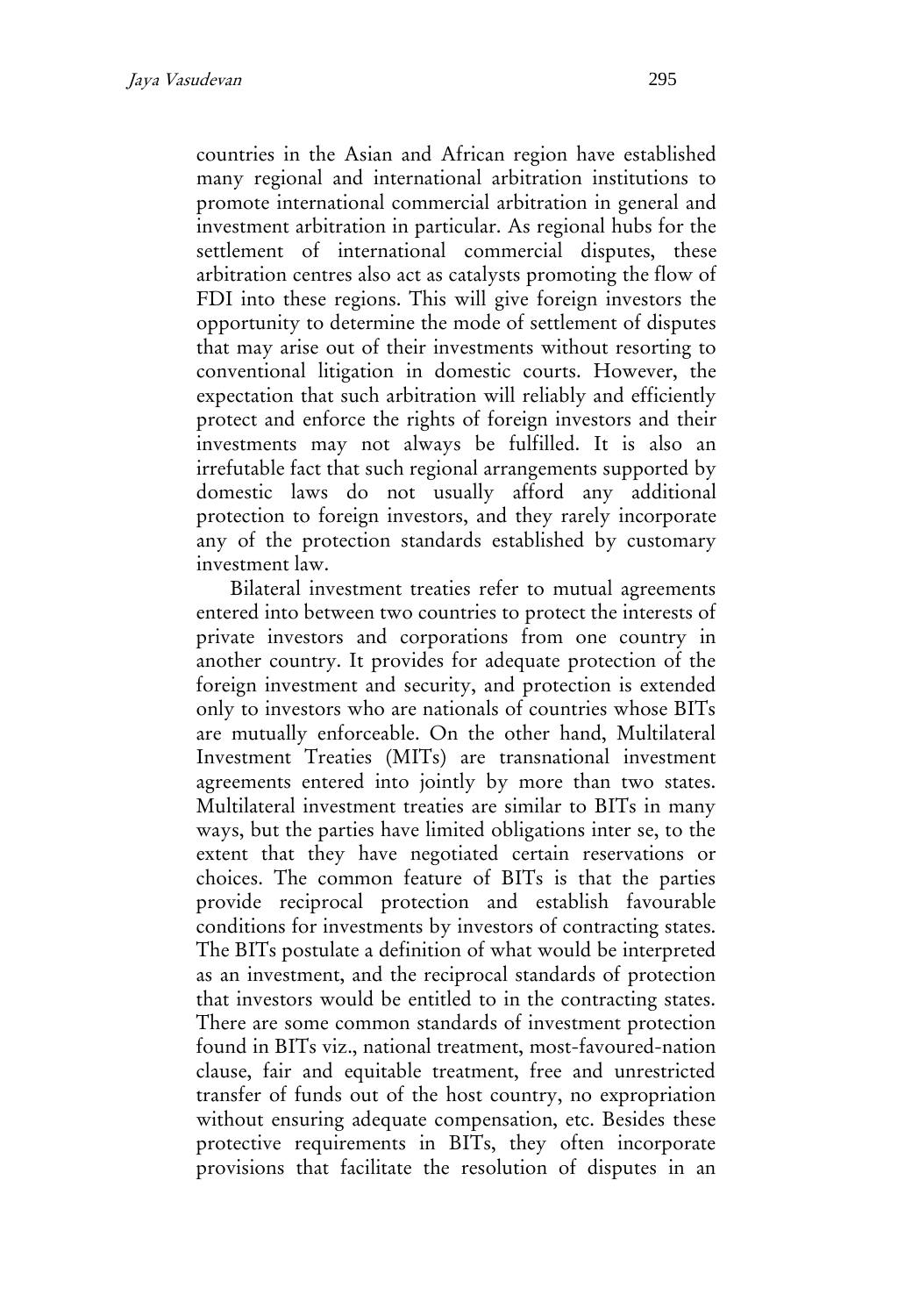amicable and efficient manner. Hence, the treaty often provides foreign investors with an avenue to seek a remedy in forums outside the administrative control of the country to safeguard their foreign investment. Various investment treaties contain multiple conditions on which a dispute between the parties to an investment agreement can be referred to arbitration. However, it is pertinent to note that an investment treaty may not necessarily make a direct suggestion for a specific arbitral institution or arbitral rules to be acted upon in a given case. What it generally guarantees an investor is the right to initiate proceedings for the resolution of disputes by way of ordinary court litigation in the host country or through the mutually agreed upon mechanism of arbitration. This step is often resorted to against any detrimental measure implemented by the government machinery in the host state, or against the nonimplementation of certain measures beneficial to the investor, which the host state should have implemented. It is applicable, regardless of any positive steps taken by the host state in the direction of implementation of other treaty provisions in the interest of investors in a given case. At present, predominantly disputes concerning foreign investments between a contracting state and an investor from the other contracting state are being resolved through investor–state arbitration. Investors invoke these dispute resolution clauses to institute arbitral proceedings at the ICSID<sup>30</sup> or by means of an express agreement suggesting international commercial arbitration with the support of any other institutional mechanism as the case may be.<sup>31</sup>

\_\_\_\_\_\_\_\_\_\_\_\_\_\_\_\_\_\_\_\_\_\_\_\_\_\_\_\_\_\_\_\_\_\_\_\_\_\_\_\_\_\_\_\_\_\_\_\_\_\_

<sup>&</sup>lt;sup>30</sup> The ICSID is a fully integrated, self-contained arbitration institution that provides standard arbitration clauses, rules governing arbitration proceedings, venue, financial arrangements and general administrative support including the appointment of arbitrators for the parties.

<sup>&</sup>lt;sup>31</sup> For eg: UNCITRAL also provides for arbitration rules for the resolution of investment disputes.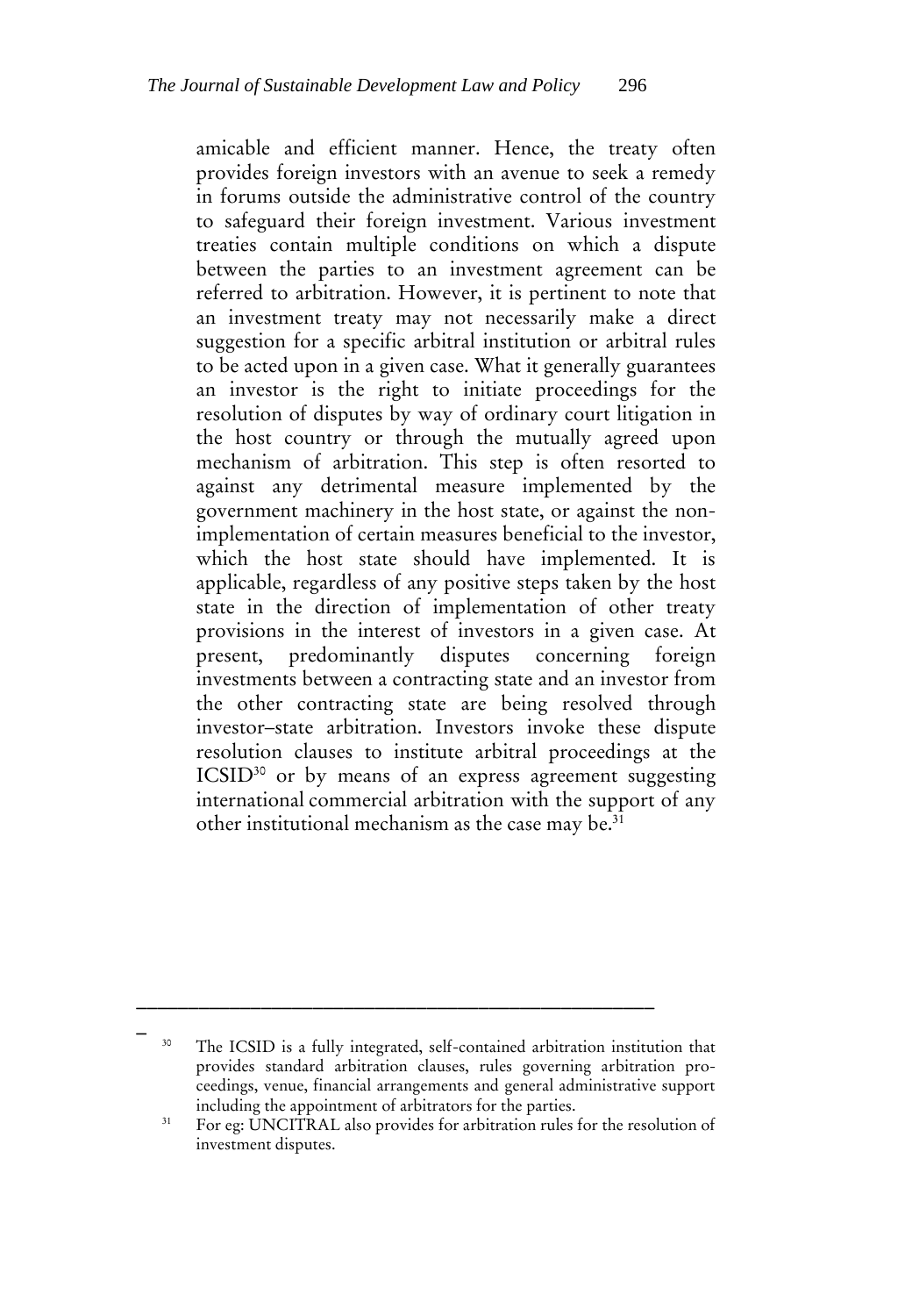#### 2.2 Interface between Commercial Arbitration and Investment Arbitration

The basic foundation of commercial arbitration is an arbitration agreement entered into by the parties to a commercial contract, whereas investment arbitration is generally based on an investment treaty, which may be multilateral or bilateral in nature. The investment arbitration may stem from the host state's domestic investment law that provides for protection of foreign investors. Under certain special circumstances, an investment agreement may form the basis of investment arbitration. As explained above, BITs are international agreements between countries which confer companies and individuals special economic rights and legal protections when they invest in a foreign country generally called the host state. BITs specify the terms and conditions for diverse investments in one country by private corporations and individuals from another country.<sup>32</sup> The primary purpose of BITs is to promote investment in the host state. There are over 2,000 BITs in existence today, affecting numerous countries and investors around the globe.<sup>33</sup> Drawing a clear line of difference between commercial and investment arbitration may sometimes be difficult. The disputes often relate to a contract between a company formed by a foreign investor on the one side and a state enterprise on the other side. Such a contract will also contain what one would treat as a "normal" arbitration clause referring to the resolution of disputes under the rules of an international institution dealing with commercial arbitration. However, a meticulous analysis shows that it is actually an investment dispute. In today's world of frequently occurring arbitrations, the most observable difference is that between the common law system and the

<sup>&</sup>lt;sup>32</sup> Susan D. Franck, 'Empiricism and International Law: Insights for Investment Treaty Dispute Resolution' (2008) 48 Virginia Journal of International Law 767.

<sup>&</sup>lt;sup>33</sup> Multilateral *agreements*, like NAFTA and the Central American Free Trade Agreement (CAFTA) function in the same way as BITs, but provide investment protection on a multilateral basis.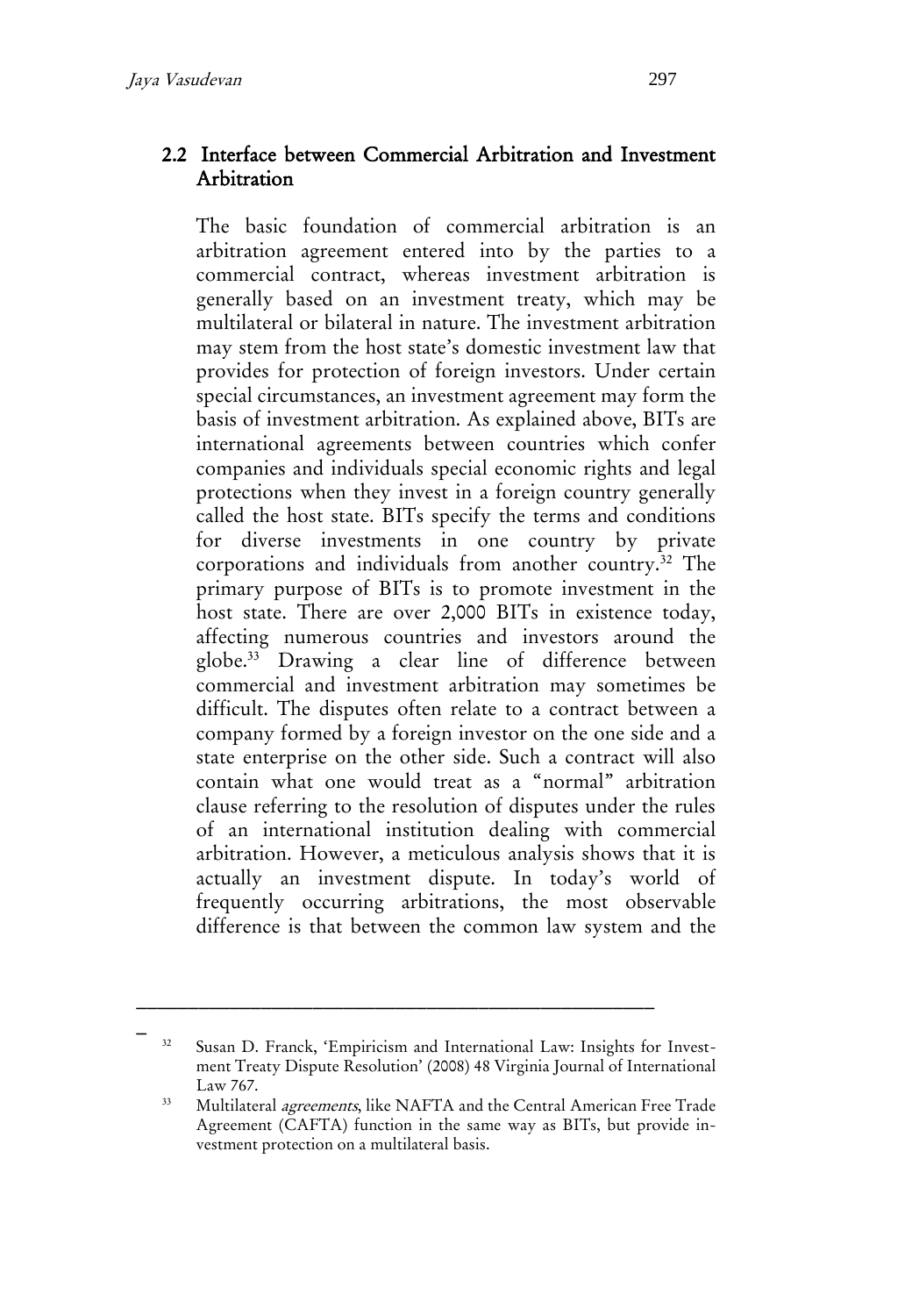civil law system of continental Europe. Both these legal systems have been widely adopted by many other states throughout the world.<sup>34</sup> Coming to the issue of commercial arbitration at the state level, the various arbitral tribunals generally maintain the traditional particularities and cultural differences of both systems. <sup>35</sup> In the international arena, convergence between common law and civil law is more visible in investment arbitration than in commercial arbitration.<sup>36</sup>

In commercial arbitration, divergences in a pluralistic order become particularly relevant, because most international institutional arbitration rules provide that the tribunal has to take into consideration the relevant trade usages and customs which may be diametrically opposite in different countries and regions of the world.<sup>37</sup> The diverse legal culture supported by individual constitutional frameworks has a direct impact on investment arbitration due to their practical application.<sup>38</sup> In different national jurisdictions, commercial and investment arbitration operate on various legal parameters, and there exist many deviations regarding governmental policies as well. As far as public international law is concerned, the only significant treaty for commercial arbitration is the New York Convention. It deals

\_\_\_\_\_\_\_\_\_\_\_\_\_\_\_\_\_\_\_\_\_\_\_\_\_\_\_\_\_\_\_\_\_\_\_\_\_\_\_\_\_\_\_\_\_\_\_\_\_\_

<sup>34</sup> Susan D. Franck, 'The Legitimacy Crisis in Investment Treaty Arbitration: Privatizing Public International Law Through Inconsistent Decisions' (2005) 73 Fordham Law Review 1521, 1587–610.

<sup>35</sup> Alan Redfern, 'Martin Hunter et al., Law and Practice of International Commercial Arbitration' (Sweet & Maxwell 2004). 202

<sup>36</sup> John Thibaut and Laurens Walker, 'Procedural Justice: A Psychological Analysis' (Lawrence Erlbaum 1975) 94 (arguing that the dispute resolution process strongly influences the disputants' level of satisfaction with the ultimate resolution); Tom R. Tyler and Steven L. Blader, Cooperation in Groups: Procedural Justice, Social Identity, and Behavioral Engagement (Psychology Press 2000) 77–80; Tom R. Tyler, Why People Obey the Law (Princeton University Press 2006) 107–08 (observing that in all types of dispute resolution, people are far more likely to obey the law if they are confident that decision-making procedures are fair).

<sup>&</sup>lt;sup>37</sup> For example, the ICC Rules, article 21.2.

<sup>38</sup> Jacques Werner, 'The Trade Explosion and Some Likely Effects on International Arbitration' (1997) 14(2) Journal of International Arbitration 5, 9–10; B.M. Cremades and David J.A.Cairns, 'The Brave New World of Global Arbitration' (2002) 3 Journal of World Investment 173, 208.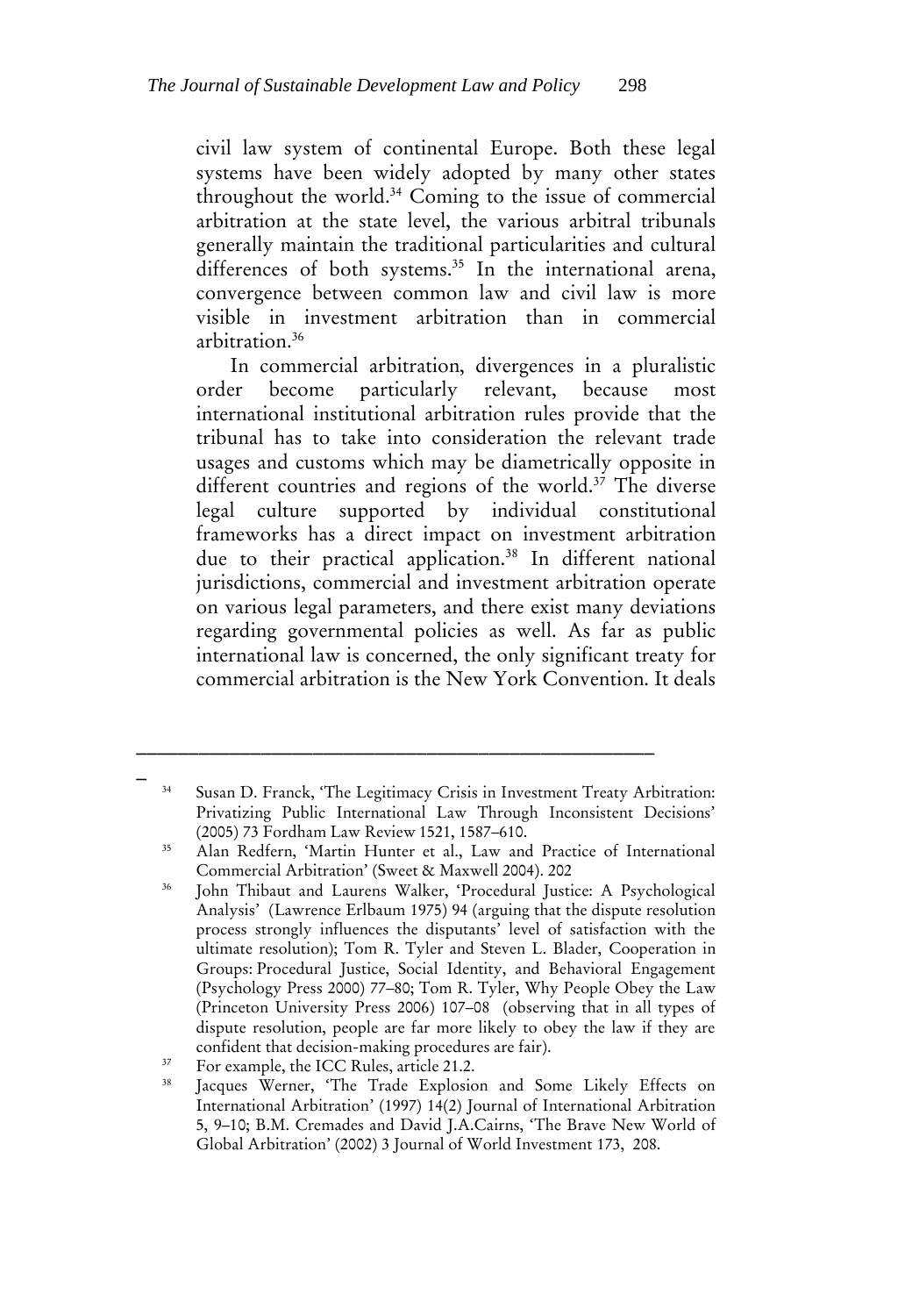with the recognition and enforcement of foreign arbitral awards, whereas the other conventional instruments directly relating to public international law play no significant role in the commercial arbitration proceedings being conducted worldwide today.<sup>39</sup> In contrast, treaties of public international law provide the major legal basis and fundamental framework for investment arbitration. As already mentioned, there are many bilateral instruments and other multilateral treaties such as the ICSID Convention, the Energy Charter Treaty, and regional instruments such as TTIP, NAFTA, CAFTA, are in operation today.<sup>40</sup> The most recent one in the series viz., the Trans-Pacific Treaty with 12 members is viewed as an important free-trade agreement between countries in the transpacific region.<sup>41</sup> The final proposal was signed on 4 February 2016 in Auckland, New Zealand, concluding seven years of negotiations. Presently, it cannot be ratified due to U.S. withdrawal from the agreement on 23 January 2017.<sup>42</sup>

In Europe, EU Law may be relevant both in commercial and investment arbitration, though in different ways.<sup>43</sup> The Lisbon treaty plays an important role in the harmonization process of international law in the European region.<sup>44</sup> For commercial arbitrations, the frequent use of mandatory rules

\_\_\_\_\_\_\_\_\_\_\_\_\_\_\_\_\_\_\_\_\_\_\_\_\_\_\_\_\_\_\_\_\_\_\_\_\_\_\_\_\_\_\_\_\_\_\_\_\_\_

<sup>41</sup> Hereinafter referred to as TPP.

<sup>39</sup> See Albert Jan van den Berg, 'Striving for Uniform Interpretation in Enforcing Arbitration Awards under the New York Convention: Experience and Prospects' (United Nations Publication 1999) 41, 44

<sup>40</sup> UNCTAD, Dispute Settlement: Investor–State (United Nations 2003) 32– 34; See also Thomas Wälde, ''Investment Arbitration under the Energy Charter Treaty: From Dispute Settlement to Treaty Implementation' (1996) 12 Arbitration International 429, 434–36.

 $\frac{42}{43}$  Supra n. 27.

The Treaty of Lisbon (initially known as the Reform Treaty) is an international agreement, which amends the two treaties which form the constitutional basis of the European Union. The Treaty of Lisbon was signed by the EU member states on 13 December 2007 and entered into force on 1 December 2009. It amends the Maastricht Treaty (1993), also known as the Treaty on the European Union, and the Treaty of Rome (1958), also known as the Treaty establishing the European Community (TEEC). The Treaty of Lisbon renamed the Treaty of Rome, the Treaty on the Functioning of the European Union (TFEU).

<sup>44</sup> Ibid.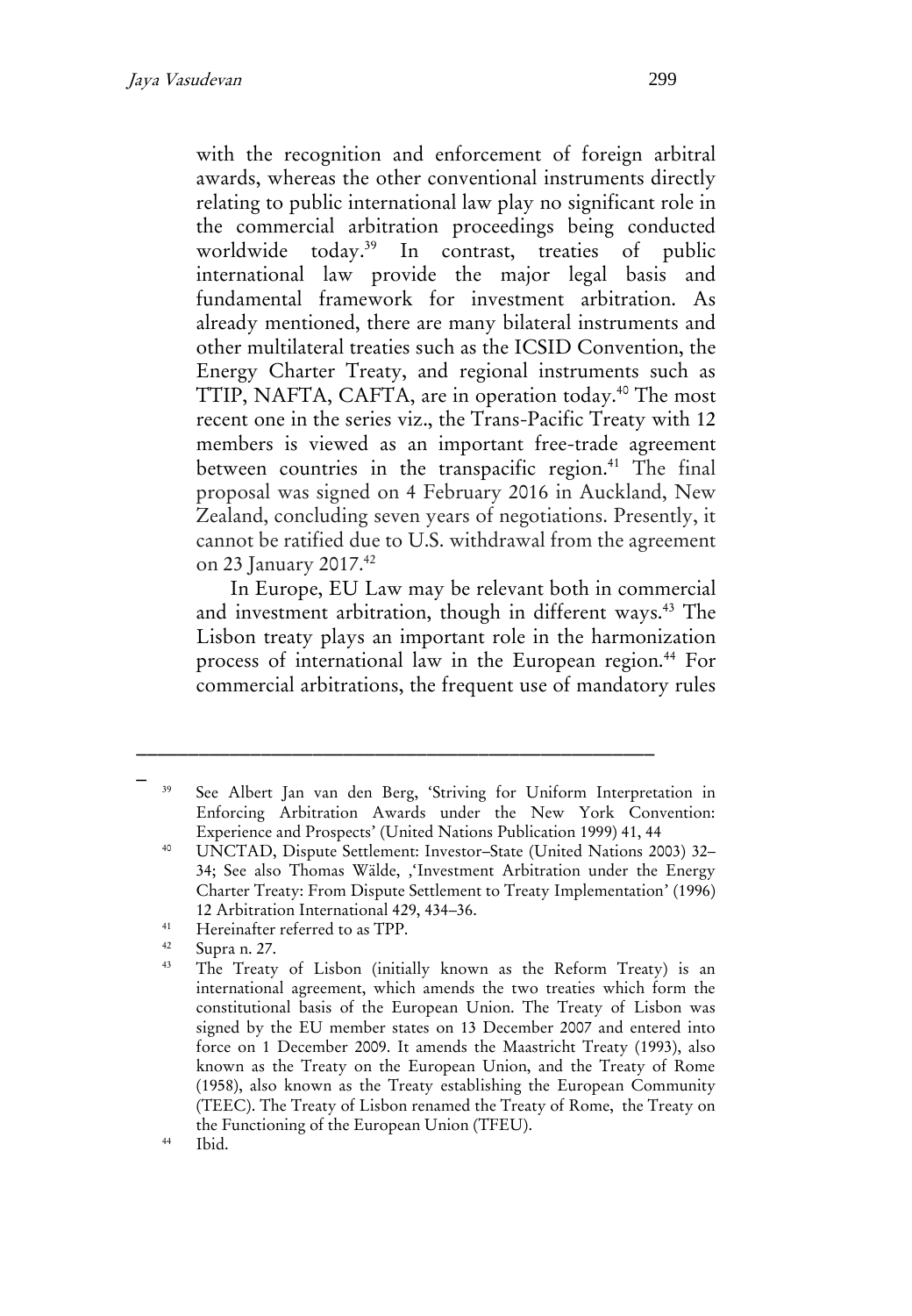of public policy becomes pertinent. The expanded scope of the definition of the term 'public policy' has often resulted in conflicting judicial interpretation. Some scholars opine that judicial review undermines the finality of arbitral awards and interferes with the integrity of the arbitral process while others believe that intervention of national courts only adds to the value of the final award. <sup>45</sup> When it comes to arbitration under the BIT's, the issue is far more critical as there is involvement of various social, political and environmental factors in it. The Lisbon Treaty has already initiated some major debates and deliberations regarding its conflicts with the existing regime of BITs and better prospects for the conclusion of new BITs in the future by EU Member States. <sup>46</sup> It is an accepted fact that arbitrations are successfully conducted under the aegis of different international arbitral institutions. Consequently, the cultural, legal and political differences would naturally get reflected in their institutional rules.<sup>47</sup> Though the litigating parties come from jurisdictions unrelated to the seat of arbitration, the arbitration agreement would usually stipulate a lex causae, i.e., the law governing the contract in question. This diversity of legal systems touching upon a dispute often raises questions of applicable law to various issues at different stages of the arbitral process. This is a gradual and continuing process, which will undeniably have the potential for ultimately promoting the harmonization of international law.<sup>48</sup> At the same time, some share the concern that certain kinds of disputes involving public law and choice of arbitration would be facing a legitimacy crisis, as "private tribunals consider legal issues that impact the international economy, public policy and

\_\_\_\_\_\_\_\_\_\_\_\_\_\_\_\_\_\_\_\_\_\_\_\_\_\_\_\_\_\_\_\_\_\_\_\_\_\_\_\_\_\_\_\_\_\_\_\_\_\_

<sup>45</sup> M. Sornarajah, 'The Climate of International Commercial Arbitration' (1991) 8 Journal of International Arbitration 47. See also, Hans Smit, 'Comments on Public Policy in International Arbitration' (2002) 13 American Review of International Arbitration 65, 67.

<sup>46</sup> See UNCTAD, 'Investor–State Disputes Arising from Investment Treaties: A Review' (United Nations 2005).

<sup>&</sup>lt;sup>47</sup> J.G. Merrills, *International Dispute Settlement* (Cambridge University Press 1998).

<sup>48</sup> Kirk Simmons and Scott McDonald, 'Using Investor–State Arbitration to Remedy Delays in the Court Enforcement of an International Commercial Arbitration Award' (2012) 15(3) International Arbitration Law Review 19.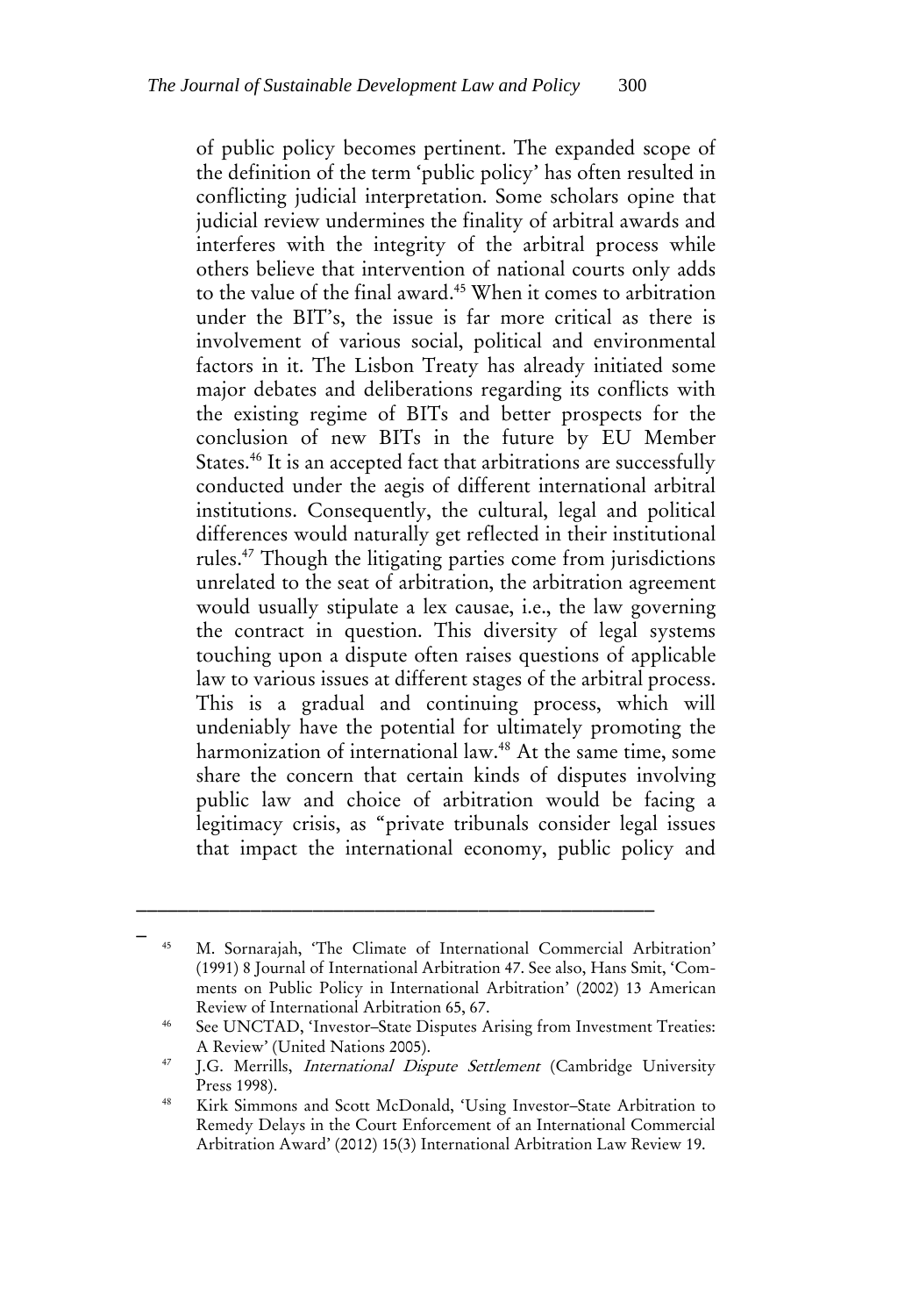international relations, but they do so in a vacuum."<sup>49</sup> This is aptly applicable to the disputes emanating from international investment contracts. The general view that the conventional mode of structural constraints often results in judicial outcomes based on strategic behaviour and new institutionalism assumes importance here.<sup>50</sup>

Thus, the domestic legal system plays a significant role in investment arbitration. In commercial arbitrations not governed by treaties such as ICSID or NAFTA, the rules of respective arbitral institutions assume greater significance. Such arbitrations are generally conducted under the rules of international arbitral institutions such as the International Chamber of Commerce (ICC), American Arbitration Association (AAA) or the London Court of International Arbitration (LCIA) which, in turn, have to take into account the mandatory law of the place of arbitration.<sup>51</sup> As a substantive law of arbitration, national law may become applicable in many ways. In investment agreements between the host state and the foreign investor, an express reference to the applicability of the substantive law of the host state is very common. Nonetheless, the scope and extent of its applicability differs from case to case. By and large, the application of such a choice of law clause will have to be interpreted to mean that the investor must follow the subsequent changes in the national law and policy.<sup>52</sup>

\_

<sup>49</sup> See for details, supra n. 35.

<sup>50</sup> Richard Lillich and Charles Brower, International Arbitration in the 21st Century: Towards Judicialization and Uniformity (Transnational Publishers 1994).

<sup>51</sup> Jeswald W. Salacuse and Nicholas P. Sullivan, 'Do BITs Really Work?: An Evaluation of Bilateral Investment Treaties and Their Grand Bargain' (2005) 46 Harvard International Law Journal 67. See also; Winston Stromberg, 'Avoiding the Full Court Press: International Commercial Arbitration and Other Global Alternative Dispute Resolution Processes' (2007) 40 Loyola of Los Angeles Law Review 1337, 1367 (observing how tribunals may rely on "testimonial summaries prepared by the presiding arbitrator and presented to the witness for approval and signature").

<sup>&</sup>lt;sup>52</sup> Andreas Lowenfeld, 'The Party-appointed Arbitrator in International Controversies: Some Reflections' (1995) 30 Texas International Law Journal 59, 65, (discussing how party-appointed arbitrators must carefully consider the representations of the appointing party and also serve as translators of the parties' legal culture). See also; Charles N. Brower and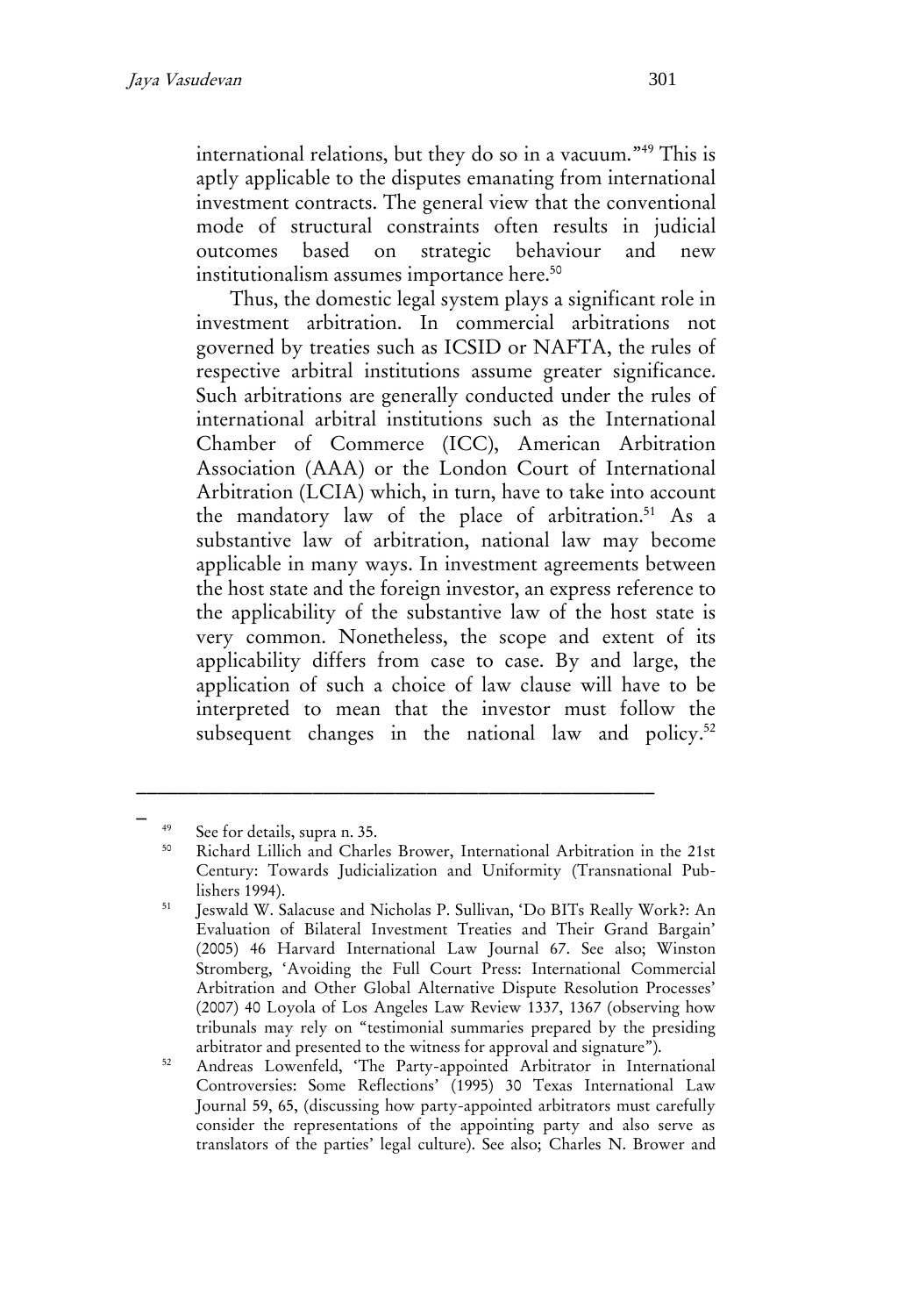However, in actual practice, this rule often results in conflicts of interests. The investor may often claim that that the host state modified its domestic law to create an advantageous situation with the ulterior intent to undervalue the contractual rights of the investor.<sup>53</sup> This may get further exemplified in the direct legal expropriation procedures or other changes in the economic laws of the country. There may also arise situations in which the economic agreements between the state enterprises and individual investors get affected by the amendments in the existing law or government orders which either amend the bargaining position of its state enterprise to the detriment of the investor or prevent the state enterprise from fulfilling certain of its contractual obligations. Often such a step is justified by referring to the state's acts as force majeure or unavoidable accidents.<sup>54</sup> However, in investment arbitrations under treaties, national law may have its significance. For example, in ICSID arbitrations, article 42 of the Convention explicitly refers to the law of the host state besides the rules of international law. More or less similar provisions in varying degrees are found in most BITs. As a result, the foreign investors will normally have to accept the supremacy of national law and domestic policies relating to investment.<sup>55</sup> The fact is that it will have a continuing effect on the investment agreements encapsulating the contractual interests of the state and foreign parties. Nevertheless, the application of prospective changes in the national law and policy is subject to the limitations provided by the investment treaty.

 $\overline{a}$ 

Lee A. Steven, 'Who Then Should Judge? Developing the International Rule of Law under NAFTA Chapter 11' (2001) 2 'Chicago Journal of International Law' 193; Ian A. Laird, 'NAFTA Chapter 11 Meets Chicken Little (2001) 2 Chicago Journal of International Law 223.

<sup>53</sup> Amr A. Shalakany', 'Arbitration and the Third World: A Plea for Reassessing Bias under the Spector of Neoliberalism' (2000) 41 Harvard International Law Journal 419, 430 (arguing that international arbitration is "…not per se biased on an institutional level―that is, it is not inescapably predisposed to particular political interests or agendas" from either the developed or the developing world).

<sup>54</sup> Susan Franck, 'Development and Outcomes of Investment Treaty Arbitration' (2009) 50(2) Harvard International Law Journal 435.

<sup>55</sup> M. Sornarajah, 'The Settlement of Foreign Investment Disputes'(Kluwer Law International 2001) 19–20. See also; Jan Paulsson, Arbitration without Privity (1995) 10 ICSID Review 232, 232–33.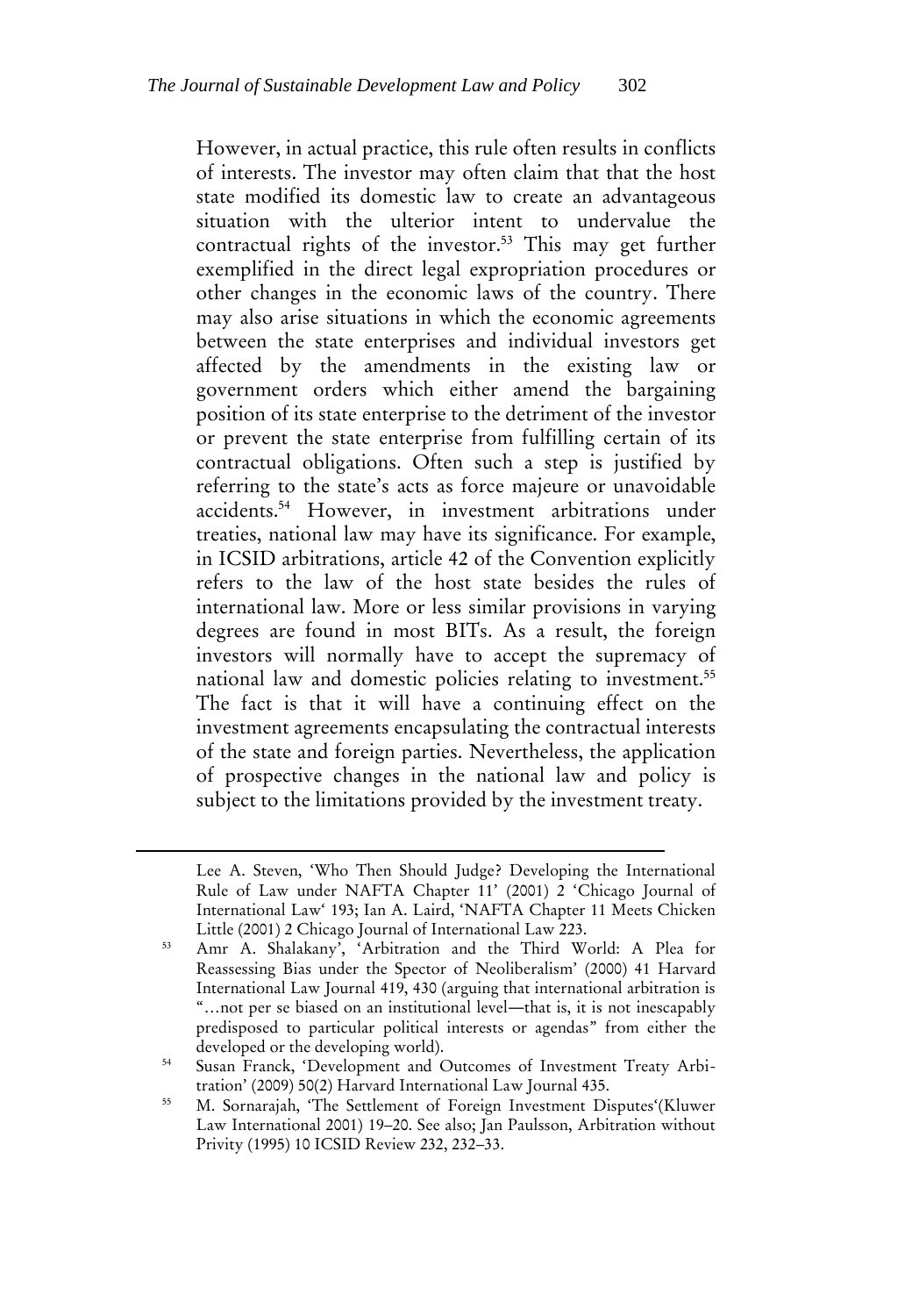As a matter of practice, arbitration clauses forming a part of an investment treaty usually call for a dispute resolution technique supported by the terms and conditions of that investment treaty. On the other hand, commercial arbitrations may be either ad hoc or institutional. As mentioned earlier, in commercial arbitration, the parties while exercising their freedom of contract may opt out of a formal litigation before the ordinary courts and select a forum for arbitrating their disputes amicably. Earlier, the rules of only a limited number of non-governmental institutions contained provisions for investment arbitration, and only the UNCITRAL Rules were frequently incorporated as an alternative arrangement in investment treaties. <sup>56</sup> However, today almost all the major international arbitral institutions deal with the rules of investment arbitration, and one can find investment arbitrations under the rules of the ICC, AAA, LCIA, Singapore international Arbitration Centre (SIAC), and other national arbitration institutions originally constituted for promoting only commercial arbitrations.<sup>57</sup> They play a major role in the settlement of investment disputes, especially when there arise situations where states are reluctant to be a party to the ICSID. Necessarily, the states would rely on the arbitration rules of other institutions for resolving their disputes with foreign investors.<sup>58</sup>

<sup>56</sup> Charles N. Brower and Lee A. Steven, supra note 53 at 196 (demonstrating that "the fundamental reason that the great majority of modern investment protection treaties have opted for international adjudication is that domestic courts are often in fact, and just as important, usually are perceived to be, biased against alien investors.").

<sup>&</sup>lt;sup>57</sup> Gary B. Born, International Arbitration and Forum Selection Agreements: Drafting and Enforcing 67–68 (Kluwer Law International 2013).

<sup>&</sup>lt;sup>58</sup> Venezuela denounced the ICSID Convention on 24 January 2012, and thus they have to select other arbitration rules for their disputes with foreign investors. In fact, Venezuela had already done so earlier. An example is the ICC Award in the Exxon Mobil v. Petroleos de Venezuela SA, ICSID CASE NO. ARB/07/27 case, which granted damages worth US\$ 1.6 billion against Venezuela based on a choice of the ICC Rules in 2007. Recently in 2017, a part of the award was annulled by ICSID panel making it to a reduced amount. Also, for example, India is not a party to ICSID and parties contesting investment disputes with India often resort to Rules of major international arbitral institutions.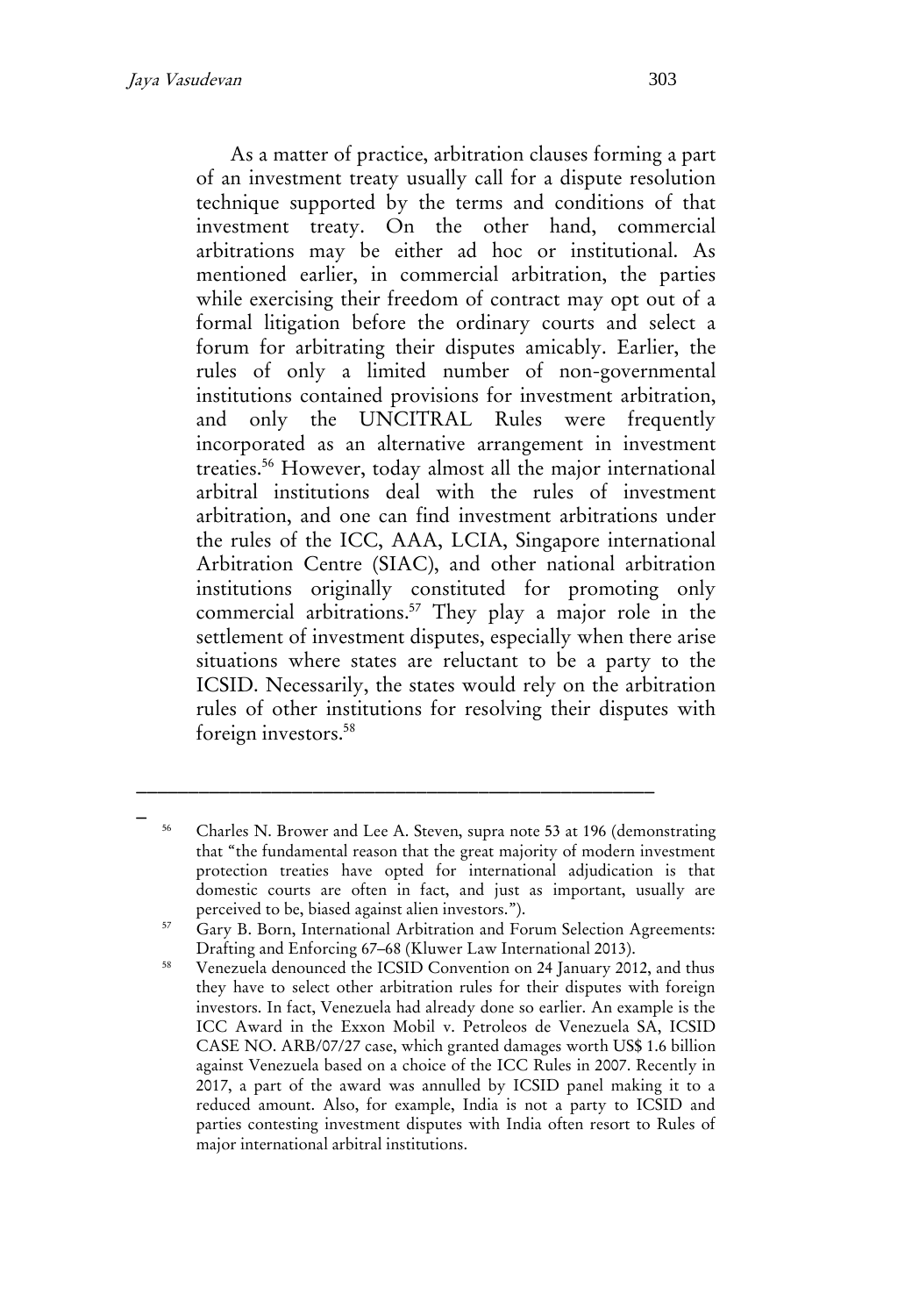As stated earlier, the success of any dispute resolution depends on the compatibility of the nature of the dispute with the technique to which it is submitted for a decision. The global acceptance of arbitration as the most suitable form of dispute resolution in transnational business or trade is a proven fact. It is assumed that international arbitration may be preferable to court proceedings as the outcome is more predictable.<sup>59</sup> While the choice of final and binding dispute settlement mechanisms may vary from a strategic perspective, from a systemic point of view, arbitration has certain unparalleled merits. Parties have a significant degree of autonomy, and therefore control, over the resolution of their dispute. Therefore, the advantage of arbitration over other forms of settlement of disputes is that the parties can select judges of their own choice, confidence, and preference.<sup>60</sup> Arbitration includes the ability to choose arbitrators with specialized knowledge, the venue, substantive and procedural laws and standards, and the language. The ability to make these choices translates into a neutral and flexible system of dispute resolution where parties can adapt the rules and procedures to their particular needs and requirements. Having been influenced by this newly gained freedom, the major players in international trade are now focusing more on these informal ways of settlement of disputes rather than opting for the conventional mode of litigation before domestic legal forums. It is worth noting here that the general approach of a given legal system to party autonomy in dispute resolution depends on what limit it imposes on the parties' freedom to contract out of the state court system and on the nature of disputes which may be the subject matter in a given case.<sup>61</sup> In this context, it is pertinent to note that in the last decade there was a constant

\_\_\_\_\_\_\_\_\_\_\_\_\_\_\_\_\_\_\_\_\_\_\_\_\_\_\_\_\_\_\_\_\_\_\_\_\_\_\_\_\_\_\_\_\_\_\_\_\_\_

<sup>59</sup> Shabtai Rosenne, The Perplexities of Modern International Law (Martinus Nijhoff Publishers 2004). 109

<sup>&</sup>lt;sup>60</sup> Simon Greenberg, Christopher Kee and J. Romesh Weeramantry, International Commercial Arbitration: An Asia-Pacific Perspective (Cambridge University Press 2011) 36

<sup>&</sup>lt;sup>61</sup> Jeremy P. Carver, , 'The Strengths and Weaknesses of International Arbitration Involving a State as a Party: Practical Implications' (1985) 1 Arbitration International 179, 180.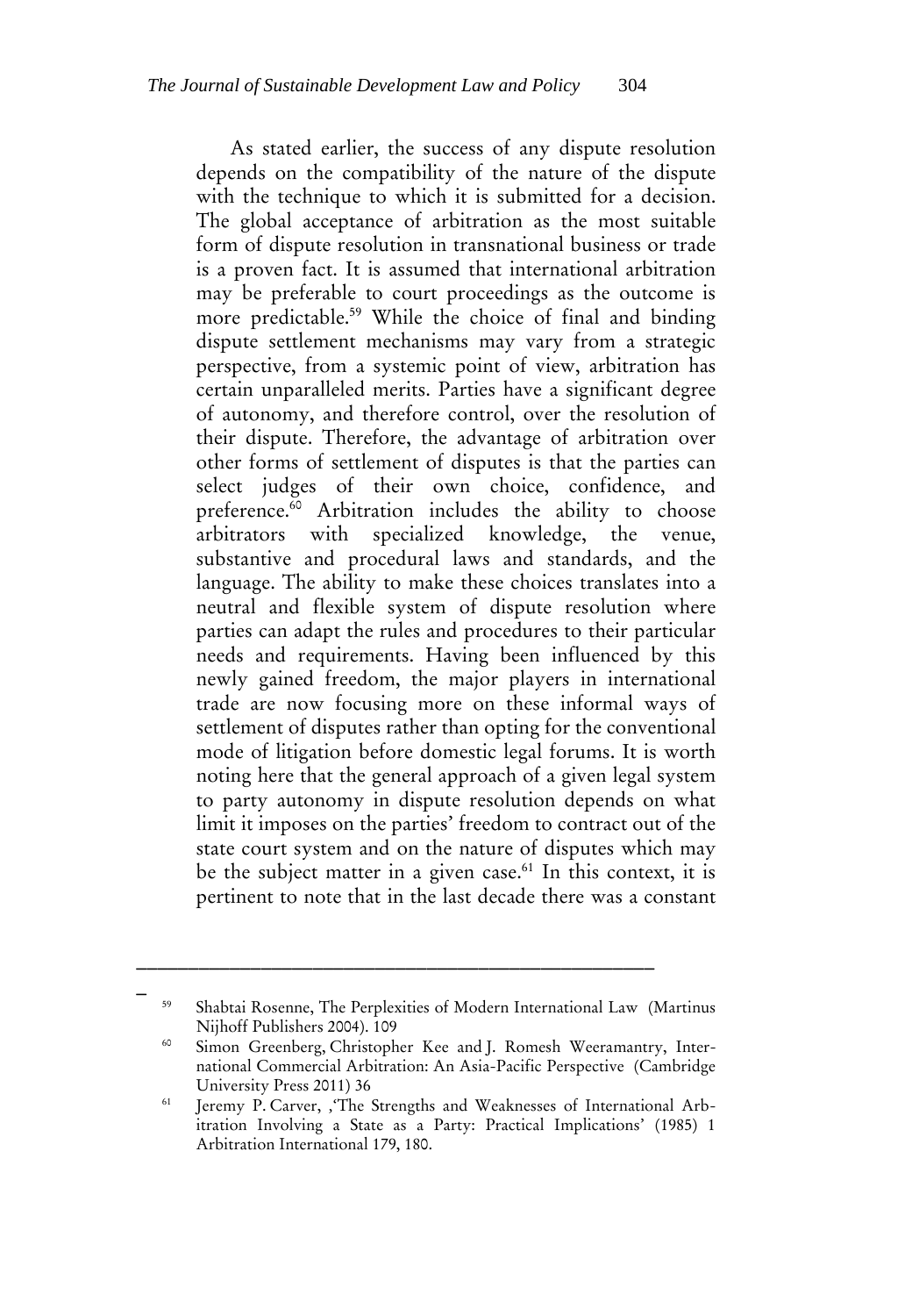increase in the number of disputes that could be subjected to arbitration and more interestingly, a major chunk of those disputes covered investment law. On the other hand, there is uncertainty over the relevance or irrelevance of norms external to international arbitration law within partydominated arbitration procedures. Notwithstanding the substantive similarity of institutional rules governing international arbitration provisions, often arbitral tribunals deliver inconsistent decisions on the meaning of international law norms. It is also an undisputed fact that the trade interests of the international community demand certainty and finality in decisions pertaining to international commercial disputes. Taking into consideration the diverse fields of commerce such as construction, production, service, finance, insurance or transport, it is apparently crucial for the parties to be able to choose a forum of arbitrators well acquainted with such subjects.<sup>62</sup> To some extent, in investment arbitration, the situation is different. Bilateral, as well as multilateral investment treaties, encompass a limited number of protective measures with unique characteristics.

Usually, they include similar provisions dealing with measures such as expropriation, fair and equitable treatment, discrimination and contracts by umbrella clauses.<sup>63</sup> In this scenario, the special expertise required from an arbitrator in these major areas of public international law assumes greater significance than in a purely commercial dispute. At the international level, various factors surrounding a legal system

See Pierre Lalive, 'On the Neutrality of the Arbitrator and of the Place of Arbitration' in Claude Reymond and Eugène Bucher,(eds) Swiss Essays on International Arbitration (Claude Reymond and Eugène Bucher, eds. Schulthess Publisher 1984) 23, 25–26 (The author has commented on the importance of the perceived neutrality of the presiding arbitrator).

<sup>63</sup> M.Sornarajah, 'Power and Justice in Foreign Investment Arbitration' (1997) 14(3) Journal of International Arbitration 103, 117. See also; Rajesh Babu, 'International Commercial Arbitration and the Developing Countries' (2006) 4 AALCO Quarterly Bulletin 385, 386–87 and 399. (Author stating that developing countries are using and complaining less about international arbitration,but arguing that the developing world should "dismantle the existing [arbitration] structure which is based on doctrines associated with neo-colonialistic efforts aimed at the preservation of economic dominance").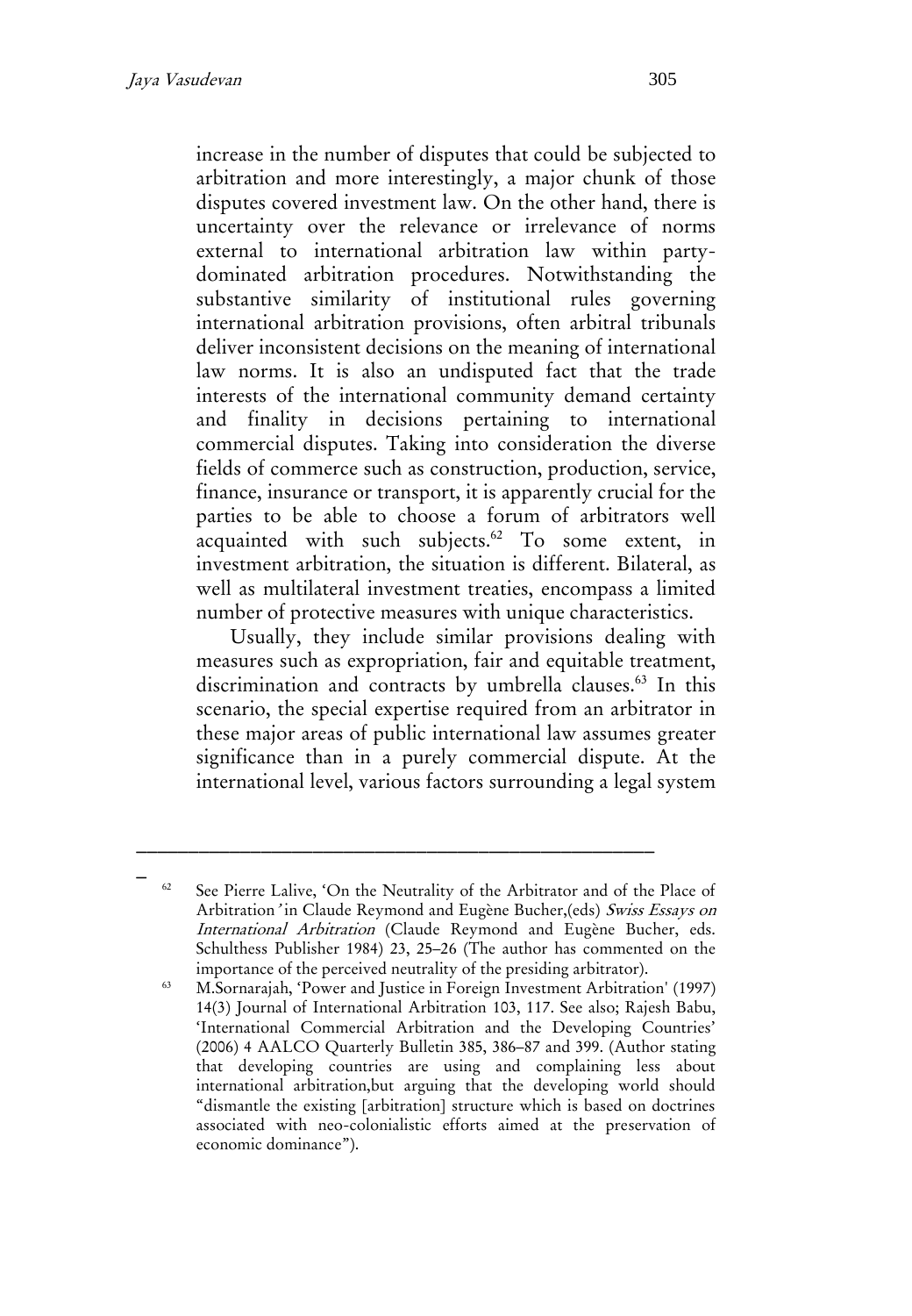such as its socio-political environment, economic aspirations of the trading community, the professional background of the entities or persons involved and the kind of protection offered by the domestic courts to various commercial agreements have a strong bearing on the legal framework and implementation of an alternative dispute resolution mechanism.<sup>64</sup>

#### **3.** TRANSPARENCY IN INVESTOR-STATE ARBITRATION

Since the very beginning, foreign investment has been essentially regulated by international law, and domestic law has a very little role there. As a result of globalization and the resultant cross-border trade, international investment law has developed as an independent discipline in its own right. In the recent past, the acceptance of investment arbitration by the trade community has added momentum to the growth of international investment law as a multi-faceted subject. Thousands of BITs between states and several other multilateral investment treaties have contributed to the development of international investment arbitration as a practical means of dispute resolution.<sup>65</sup> The vital issue of transparency in international investment arbitration is also gaining worldwide attention.<sup>66</sup> This is more frequently addressed in matters pertaining to the standard of protection in international investment agreements, the concept of

\_\_\_\_\_\_\_\_\_\_\_\_\_\_\_\_\_\_\_\_\_\_\_\_\_\_\_\_\_\_\_\_\_\_\_\_\_\_\_\_\_\_\_\_\_\_\_\_\_\_

<sup>64</sup> Catherine A. Rogers, 'The Arrival of the "Have-Nots" in International Arbitration' (2007) 8 Nevada Law Journal 341, 356–57. See also, Eric Neumayer and Laura Spess, 'Do Bilateral Investment Treaties Increase Foreign Direct Investment in Developing Countries? ' (2005) 33 World Development 1567.

<sup>&</sup>lt;sup>65</sup> Tony Cole, The Structure of Investment Arbitration 1 (Routledge 2013).<br><sup>66</sup> DIMITRIL ELILER MARKLIS CELIRING ET AL TRANSPARENGY IN INT

<sup>66</sup> DIMITRIJ EULER, MARKUS GEHRING ET AL., TRANSPARENCY IN INTER-NATIONAL INVESTMENT ARBITRATION: A GUIDE TO THE UNCITRAL RULES ON TRANSPARENCY IN TREATY-BASED INVESTOR–STATE ARBI-TRATION 87 (Cambridge University Press 2015).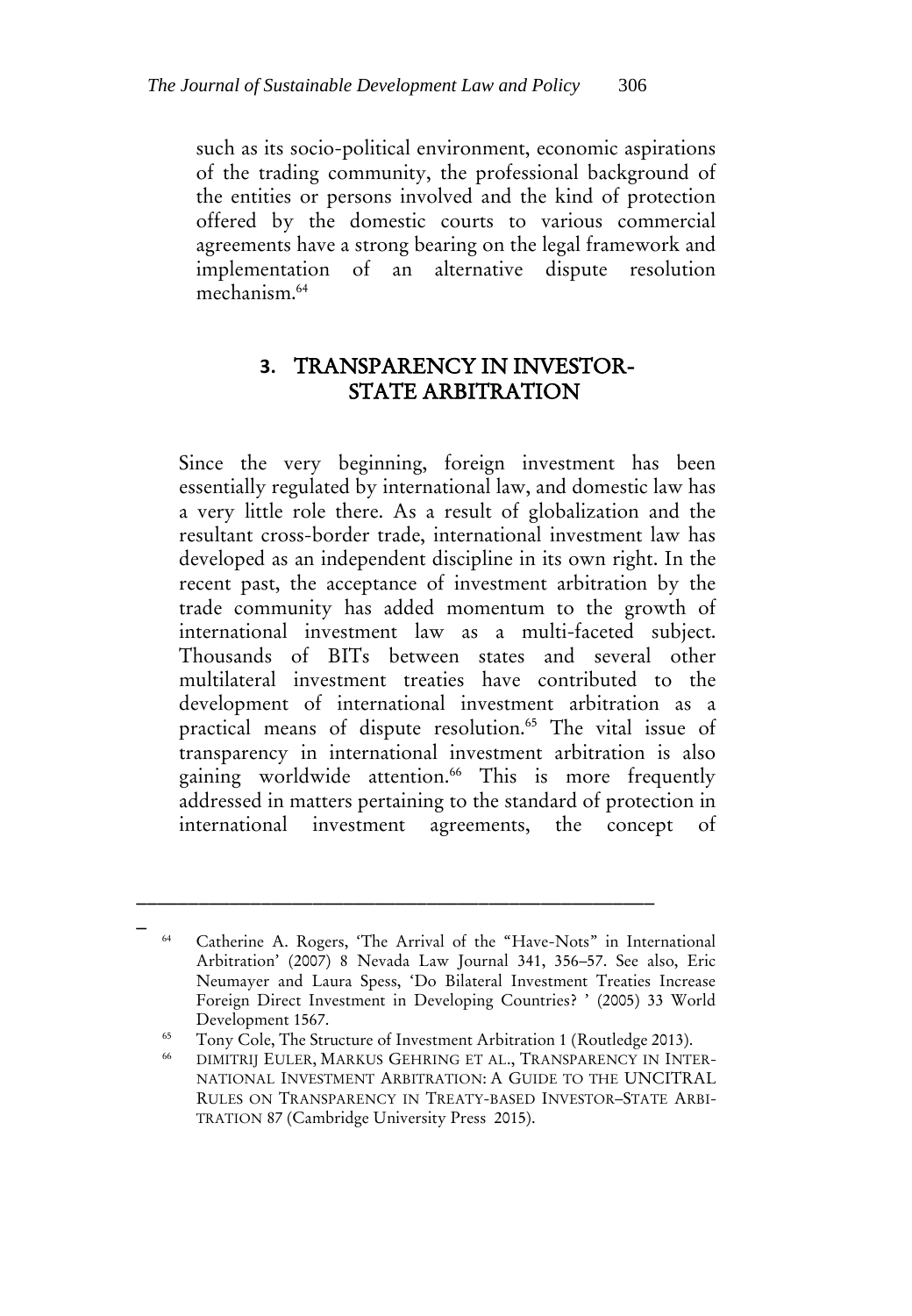jurisdiction and competence in international investment arbitration including the notions of recognition, enforcement, and execution of the arbitral award.<sup>67</sup> Investment arbitration also deals with contemporaneous issues regarding the future of intra-EU BITs and free trade agreements like the TPP.<sup>68</sup> Infact, this treaty-based method forms part of the legal developments in international law to protect foreign investments by multinational actors and to control any misconduct on their part. This aims at ensuring effectiveness of bilateral and regional investment treaties. The reverse flow of investments from fast-growing economies such as China and India has gained attention on account of the changing dimensions of the regulatory mechanisms of market-oriented commerce.<sup>69</sup> International investment law has been evolving. At the international level, a large number of states continue to enter into investment treaties, and there is a rapid increase in the types of investor–state arbitration disputes. With the advent of investor–state arbitration in the last quarter of the twentieth century and its exponential growth over the last decade, new levels of complexity, uncertainty and conflicts are still emerging.<sup>70</sup> Apart from this, the various actors in investment treaty arbitration are being faced with increasingly difficult issues due to the distinct procedure for the settlement of disputes and the unique character of the investment treaty regime. <sup>71</sup> The international trade community recognizes the

<sup>&</sup>lt;sup>67</sup> The UNCITRAL Rules on Transparency in Treaty-based Investor-State Arbitration is one of the most recent and innovative developments in international law.

<sup>&</sup>lt;sup>68</sup> Claude Reymond, The Channel Tunnel Case and the Law of International Arbitration (1993) 109 Law Quarterly Review 337, 341.

<sup>&</sup>lt;sup>69</sup> M. Sornarajah, The International Law on Foreign Investment (Cambridge University Press 2010) 306–07

<sup>70</sup> Chester Brown and Kate Mileshe, Evolution in Investment Treaty Law and Arbitration (Cambridge University Press 2011). 97

<sup>71</sup> Howard Mann and Konrad von Moltke, NAFTA's Chapter 11 and the Environment: Addressing the Impacts of the Investor–State Process on the Environment (1999) International Institute for Sustainable Development, at 5–6 .(…suggesting that the "presumption behind the [investor–state arbitration] process is that foreign investors do not generally receive fair treatment in domestic courts in developing countries when complaining of a government action").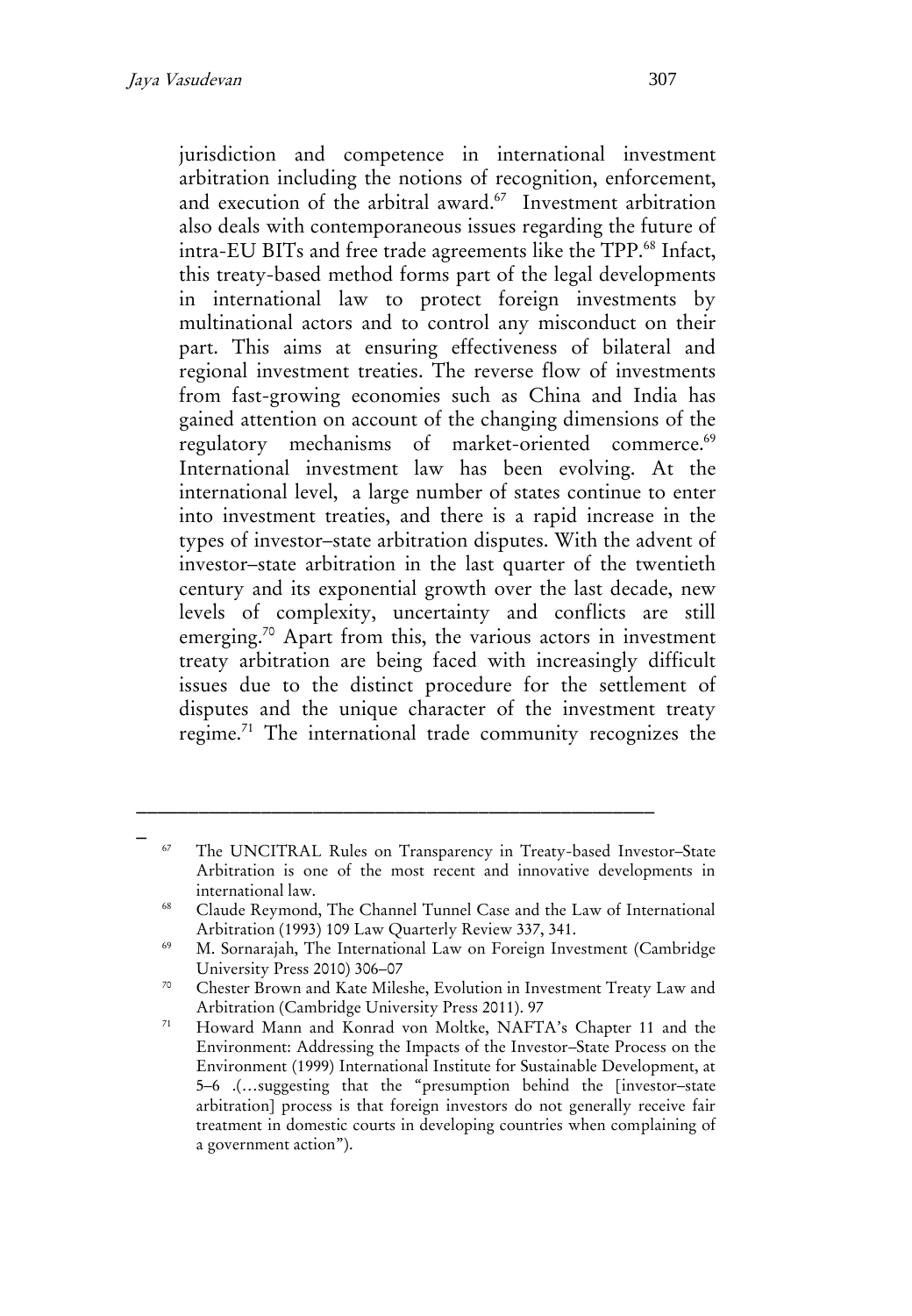indispensability of a well-functioning system for settling investment disputes and the need for enhancing the legitimacy and functionality of investment arbitration.

The driving and dominant force of international investment arbitration stems from a number of factors. Democratic accountability and pro-investor bias are the two most important issues often addressed in investment arbitration. Competitive forces to sign investment treaties may shrink the domestic policy space and prove the increased investment flows obscure. Lack of flexibility in treaty obligations and absence of coordinated responses to changing economic circumstances may result in the renegotiation and termination of BITs, especially during periods of peak financial crisis.<sup>72</sup>As compared to commercial arbitration, pervasive secrecy and breach of confidentiality of arbitral proceedings followed by the conflict of interest often calls for effective rules governing the bona fide conduct of arbitrators. The traditionally proven advantages of commercial arbitration as a speedy, inexpensive and independent mechanism of resolution of disputes get reflected in the process of evaluation of public interest vis-à-vis private interests in investment arbitration as well. This is more evident in issues relating to the extent of protection afforded to shareholders in connection with denial of benefits clauses and the inter-relationship between regional law and BITs.<sup>73</sup> The domestic constitutional law generally imposes restrictions on international investment arbitration to avoid the flow of investment stained by illegal transfer of funds in violation of foreign exchange regulations. Thus, the future of investment arbitration depends largely on the interrelationship between the state and sustainable individual rights. Parties entering into economic agreements often include arbitration clauses in their contracts to ensure that any dispute can be resolved without recourse to expensive and time-consuming

\_ <sup>72</sup> Michael Waibel, 'The Backlash against Investment Arbitration: Perceptions and Reality'(Kluwer Law International 2010) 82

<sup>73</sup> Jeswald W. Salacuse, 'Toward a Global Treaty on Foreign Investment: The Search for a Grand Bargain in Arbitrating Foreign Investment Disputes' (Stefan Michael Kröll and Norbert Horn eds., Kluwer Law International 2004) 68–70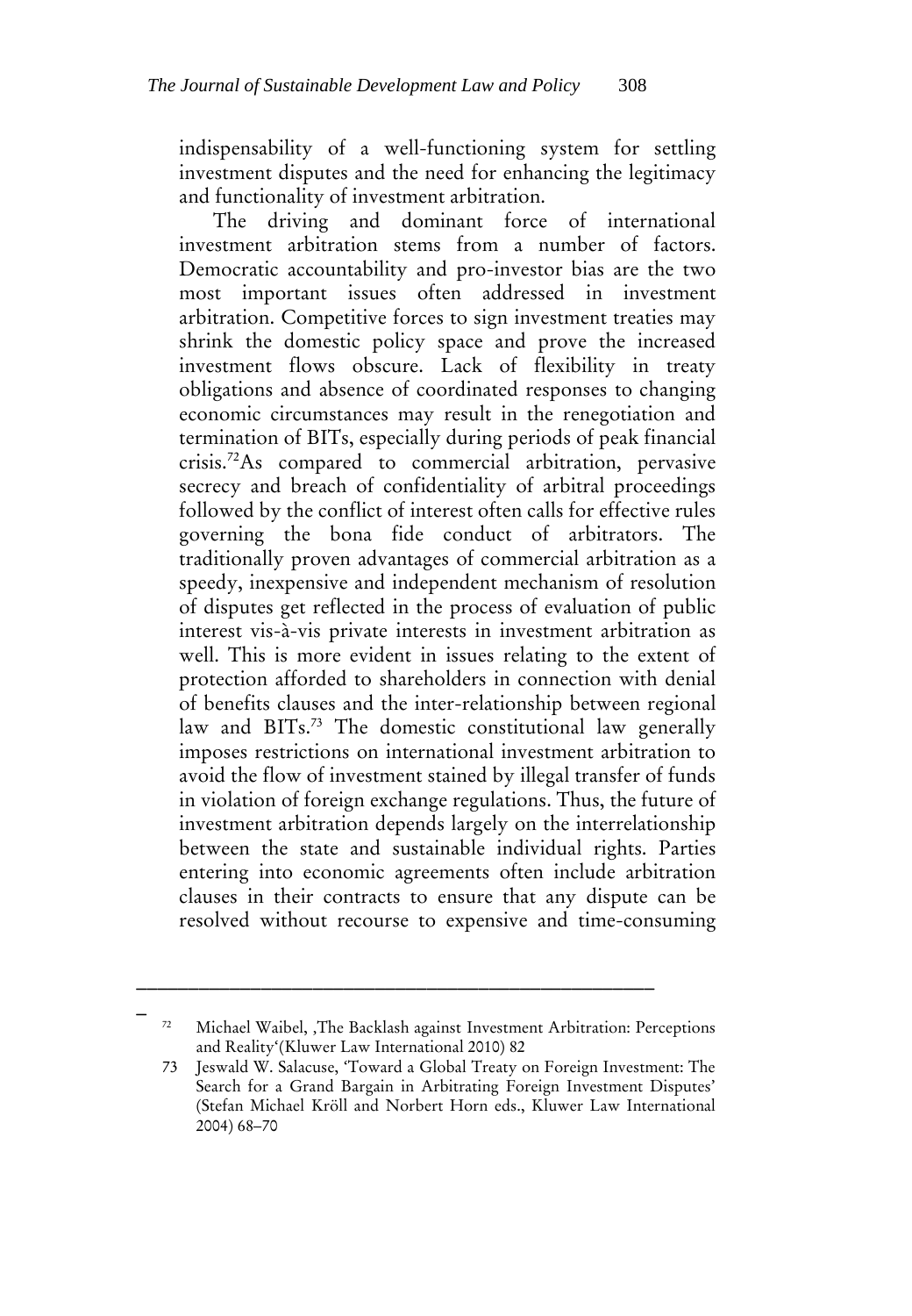litigation. Beyond its practical importance, international arbitration is worthy of attention because it involves a framework of international rules and institutions.<sup>74</sup> As a whole, the prominence of the study of international investment arbitration lies in the fact that in the contemporary world of changing economic dimensions, it has become a sophisticated mechanism for consensually dealing with international disputes. This with remarkable success provides a fair, neutral, expert, durable and efficient means for resolving complicated transactional problems. These rules have evolved over time, in multiple countries through the joint efforts of governments and large corporations. The role of domestic judicial forums in recognizing and enforcing arbitral awards is worth mentioning here.<sup>75</sup>

### **4.** CONVERGENCE AND CONFLICT ISSUES IN THE PROCESS OF **HARMONIZATION**

When international arbitration first emerged as a new phenomenon in the 1960s and 1970s, a debate arose about the conflicts of different laws that might apply to the arbitral process. The harmonization of international commercial arbitration law and procedure continues to take place gradually. There has already been a plethora of international conventions, treaties, and agreements that have assisted in attempting to achieve harmonization of arbitration law and practice. This has further helped to shape international

<sup>74</sup> Robert E. Hudec, 'The Judicialization of GATT Dispute Settlement in Whose Interest?: Due Process and Transparency in International Trade' (Proceedings of a Conference held at the University of Ottawa, Faculty of Law) (Michael M. Hart and Debra P. Steger eds., Centre for Trade Policy and Law 1992); See also John H. Jackson, William Davey et al., 'Legal Problems of International Economic Relations' (Thomson/West 2008) 12.

<sup>75</sup> Andrea Kupfer Schneider, 'Not Quite a World Without Trials: Why International Dispute Resolution is Increasingly Judicialized' (2006) 1 Journal of Dispute Resolution 119, 119–24 (arguing that certain inter-national disputes are increasingly judicialized).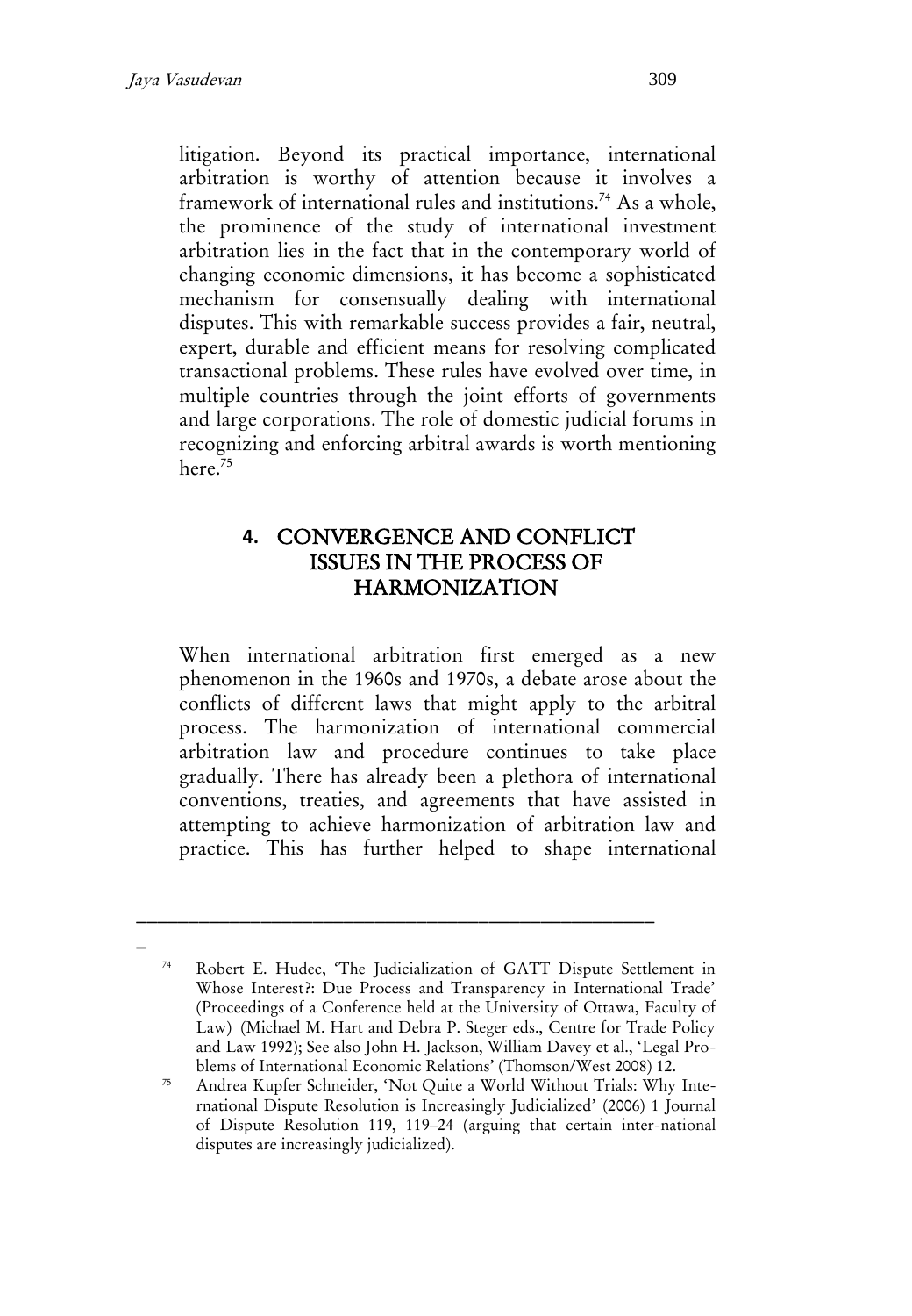commercial arbitration as the primary means for global organizations to resolve their disputes.<sup>76</sup> However, it is not very easy to overlook the underlying theoretical foundations upon which international commercial arbitration is founded and the impact this may have on the process of harmonization. It is these theoretical foundations, which continue to influence and dictate whether a municipal court and, therefore, a state adopts an interventionist or non-interventionist approach to international commercial arbitration.<sup>77</sup> The two most influential and competing theories of international commercial arbitration include the delocalization theory and the seat theory. The delocalization theory holds that international commercial arbitration should remain free from the constraints of national laws. In other words, it says that international commercial arbitration does not and should not have any connection to the legal mechanisms and controls of the seat of arbitration. The seat theory maintains that the parties to a dispute may determine how their dispute is to be resolved in accordance with the legal or public policy of the seat of arbitration or place of enforcement of the arbitral award. The litigating parties come typically from jurisdictions unrelated to the arbitral seat, and the differences between legal cultures get reflected in the dispute as well. This diversity of legal systems touching upon a dispute raises questions of the law applicable to various issues at different stages of the arbitral process. Generally the principles of private international law supplement the rules of choice of law in international commercial arbitration proceedings. This is a major deviation from investment treaty arbitration where the principles of public international law play a primary role in the settlement of investment disputes.

The very fact that international commercial arbitration is a consensual means of dispute resolution has called for the attention of the international trade community with regard to

\_\_\_\_\_\_\_\_\_\_\_\_\_\_\_\_\_\_\_\_\_\_\_\_\_\_\_\_\_\_\_\_\_\_\_\_\_\_\_\_\_\_\_\_\_\_\_\_\_\_

Robert Wai, 'Transnational Liftoff and Juridical Touchdown: The Regulatory Function of Private International Law in an Era of Globalization' (2002) 40 Columbia Journal of Transnational Law 209, 217.

<sup>77</sup> Loukas Mistelis, 'The Arbitral Seat: Important Features and the Relevance of Law' (2012) 23 American Review of International Arbitration 407, 413.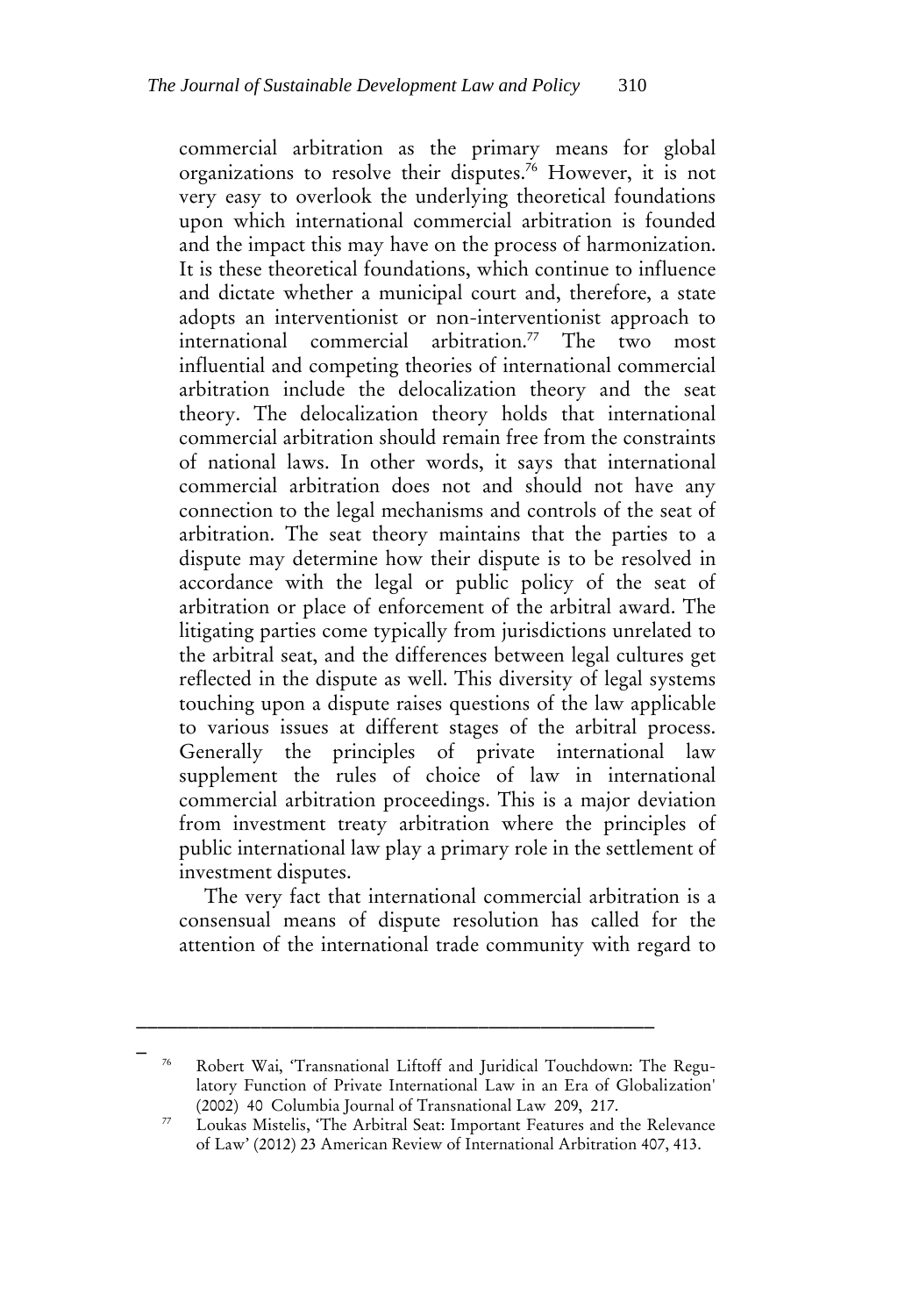the smooth enforcement of arbitral awards. The interface between commercial arbitration and investment arbitration assumes importance due to many other reasons. National arbitration laws, international conventions, and institutional arbitration rules provide a specialized legal regime for most international arbitrations. It has a binding effect only by virtue of a complex framework of national and international law. This legal arena enhances the enforceability of both arbitration agreements and arbitral awards. It seeks to insulate the arbitral process from undue interference of national courts.<sup>78</sup> At the same time, it is also necessary to have such interference on the part of the courts. Such a situation arises when there are questions as to the competency or jurisdiction of an arbitral tribunal. Parties to commercial contracts who want to use arbitration to resolve their disputes, therefore, take advantage of one of the flexibilities of arbitration to agree that the seat of the arbitration be a territory in which arbitrations are generally permitted to proceed unhindered by governments or domestic courts in that jurisdiction. Hence, different states have differing views on international arbitration, and it is common that the policy reasons behind the national approach relate to the need for minimal state control over arbitration. The interplay between international arbitration law and comparative law assumes greater significance since investment tribunals use the comparative method in their reasoning.<sup>79</sup> By fostering judicial dialogue amongst international courts and tribunals, legal transplants may constitute a key component to include natural rights considerations into international investment arbitration as well. International commercial arbitration law has now developed into an independent branch of study making it worthy of attention amongst the global trade community. As stated earlier, though commercial arbitration is different from ordinary court procedures, many a times, it is an undisputed

\_ <sup>78</sup> Choi You, Vishnu Konoorayar, and Jaya V.S., 'International Commercial Arbitration in South Asia: A Comparative Study 113' (Korea Legislation Research Institute 2012).

<sup>79</sup> Charles Brower and Stephan W. Schill., 'Is Arbitration a Threat or a Boon to the Legitimacy of International Investment Law?' (2009) 9 Chicago Journal of International Law 471, 473.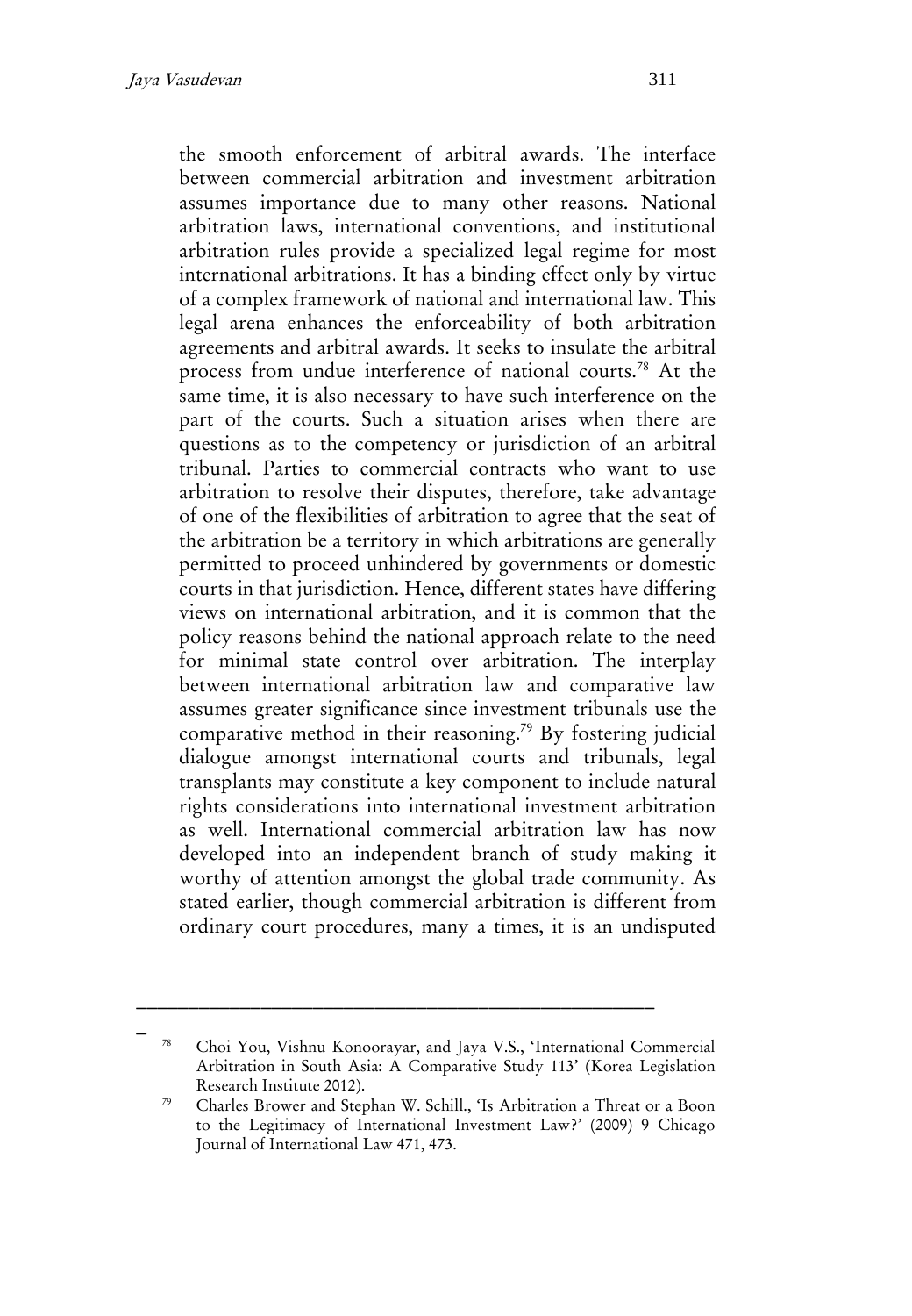fact that the intervention of a court may become necessary to make it more effective. The "foreign jurisdiction" clause in international commercial transactions specifies that in the event of a dispute arising out of a contract, it shall be submitted to a specific forum in a given country and it shall be decided in accordance with the applicable foreign law. This clause is commonly found in investment contracts between foreign investors and the host state. Like in all other commercial arbitration proceedings, for all practical purposes, the final outcome in any legal framework for the protection of foreign investments also depends on the scope and extent of judicial intervention by courts in the host states. Based on the civil law principle of *pacta sunt servanda*, courts often show a predilection towards upholding private contractual obligations between parties in an international transaction. The increasing number of judicial pronouncements in relation to foreign investments and the associated right to seek a judicial remedy in a domestic forum substantiates this view.

### **5.** CONCLUSION

This article has analysed the significant issues encircling the nature and scope of commercial arbitartion in general and investment arbitration in particular. The interrelationship between the two presents more of procedural similarities than the substantial differences.This will undeniably have the potential for ultimately promoting the unification of international arbitration law. Meantime, there may arise a concern that disputes involving public law and human rights would be facing a legitimacy crisis while private tribunals decide commercial disputes involving transnational principles of economic law.<sup>80</sup> With the party-dominated arbitration procedures, there may also arise situations where the tribunal refer to norms outside the international arbitration law. It is

\_\_\_\_\_\_\_\_\_\_\_\_\_\_\_\_\_\_\_\_\_\_\_\_\_\_\_\_\_\_\_\_\_\_\_\_\_\_\_\_\_\_\_\_\_\_\_\_\_\_

<sup>80</sup> John Collier and Lowe Vaughan, The Settlement of International Disputes: Institutions and Procedures (Oxford University Press 1999).